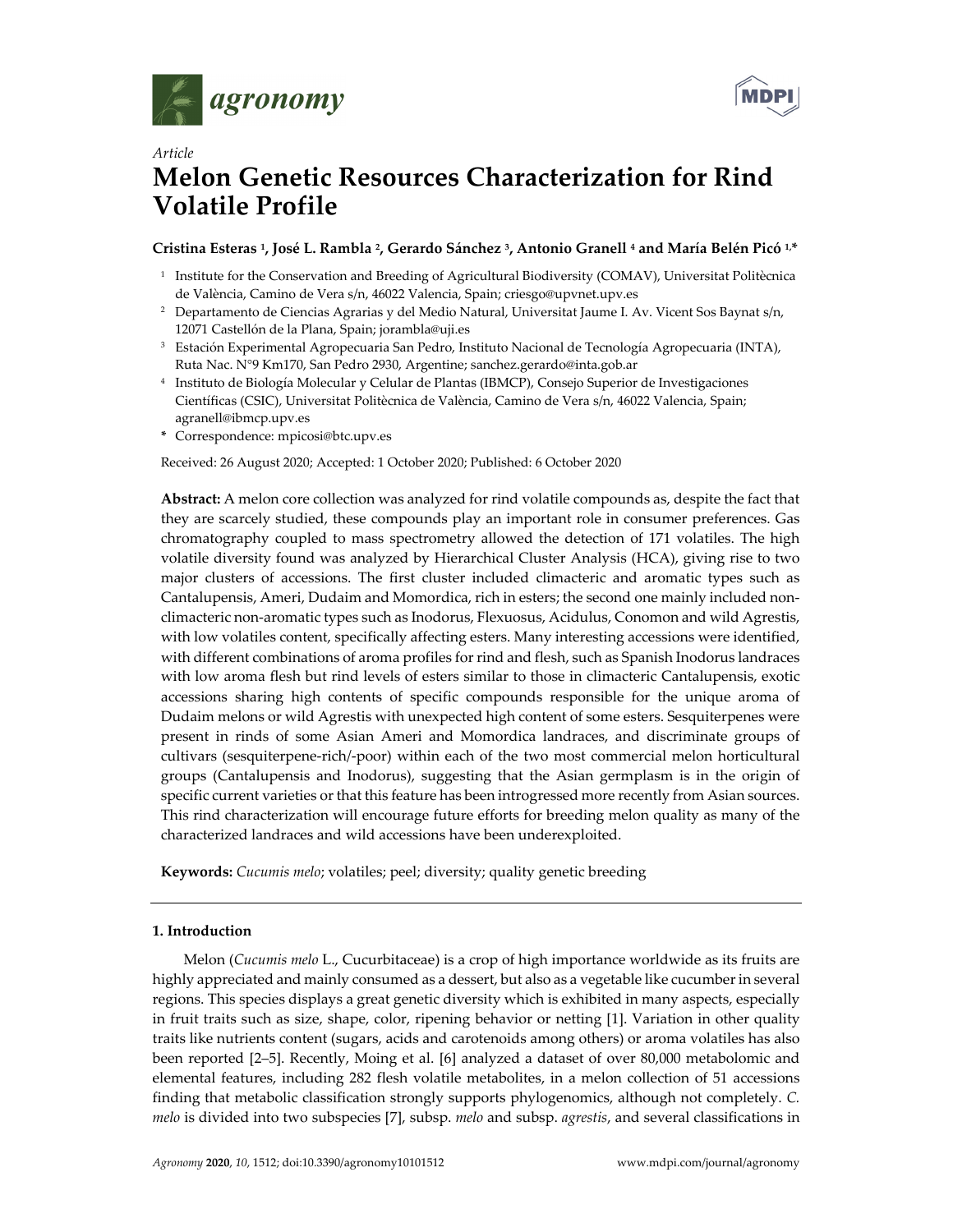varieties or horticultural groups have been described to date because of the existence of many intermediate types that complicate taxonomy [1,8].

Together with resistance to diseases, breeding for fruit quality is one of the main goals pursued in this crop. Quality aspects are genetically determined complex traits which are also affected by the environment [4,9]. Perception of aroma depends on both qualitative and quantitative differences in volatile organic compounds (VOCs) of different chemical nature, and also on the different odor threshold of each compound [10].

The melon flesh volatile profile has already been deeply studied, basically in commercial genotypes, but also including a few representatives of other horticultural groups [9,11–21], and the comprehension of the pathways and genes involved in their biosynthesis is currently being prompted using genomic, transcriptomic and biochemical approaches and also segregating populations [22– 28]. Recently, the flesh aroma profile of a melon core collection of 71 accessions representing the whole species diversity has been analyzed [5]. Two-hundred compounds were detected in the flesh, which allowed a clustering coherent with the horticultural type and geographical origin of accessions, and also showed the huge variation still underexploited in many non‐commercial melons and the existence of many intermediate types regarding ripening behavior, a feature linked to aroma profile. Consistently with previous assays [3,12,22,29–32] aromatic climacteric types were rich in esters while non‐aromatic non‐climacteric types presented a higher content in lipid‐derived aldehydes and alcohols.

Most of the fruit quality studies conducted to date have focused on flesh aroma, but melon rind aroma is important for consumer attraction at the market. Although rind aroma does not affect the edible part of the fruit, except in cases of melons consumed unripe such as cucumbers or those with edible skins such as Makuwa melons, it does affect the consumer quality perception. However, rind aroma has not been yet extensively studied, with a few studies only analyzing few accessions [12,33] and, accordingly, the available variation forthis quality trait has not been exploited. Aubert and Pitrat [12] studied with detail the rind aroma of only one genotype, the Dudaim Queen Anne's Pocket Melon, as this variety is known to have a particularly strong aroma among melons. They found that VOC levels in the rind were higher than in the flesh, and that eugenol, thioether esters and lactones were likely the main contributors to its unique aroma, especially in the rind, as their abundance and low odor threshold suggests. Subsequently, Portnoy et al. [33] stated that sesquiterpenes were mainly present in climacteric mature melon rinds in contrast with their absence in non‐climacteric ones after analyzing a set of 16 genotypes, mainly Cantalupensis‐Reticulatus and Inodorus types.

In this context, the novelty of this work is precisely the uncovering of the rind aroma volatiles diversity in a melon core collection representing the existing variability in the *C. melo* species, including many horticultural groups and wild melons not previously studied. Flesh aroma of this germplasm has been recently analyzed by Esteras et al. [5] and herein rind results are presented to emphasize not only the variability detected in the species regarding rind VOCs, but also the importance of considering the rind aroma fingerprint in breeding programs, in order to enhance consumers' attraction and marketability and also to maintain/avoid specific rind profiles during the breeding process using diverse germplasm.

### **2. Materials and Methods**

#### *2.1. Plant Material*

A total of 72 accessions belonging to the melon core collection conserved at the Institute for the Conservation and Breeding of Agricultural Biodiversity of the Universitat Politècnica de Valencia, Spain (UPV‐COMAV) genebank and previously characterized for flesh volatile profile by Esteras et al. [5] were selected for the study of rind VOCs.

Although recently Pitrat [1] reported a classification of 19 melon groups including wild, feral and cultivated types, in this work we used a simplified version [8]: Cantalupensis and Reticulatus often considered the same group (cantaloupes, muskmelons), Inodorus (winter melons, casaba melons), Ameri (Asian landraces), Flexuosus (snake melons), Chate (cucumber melons), Dudaim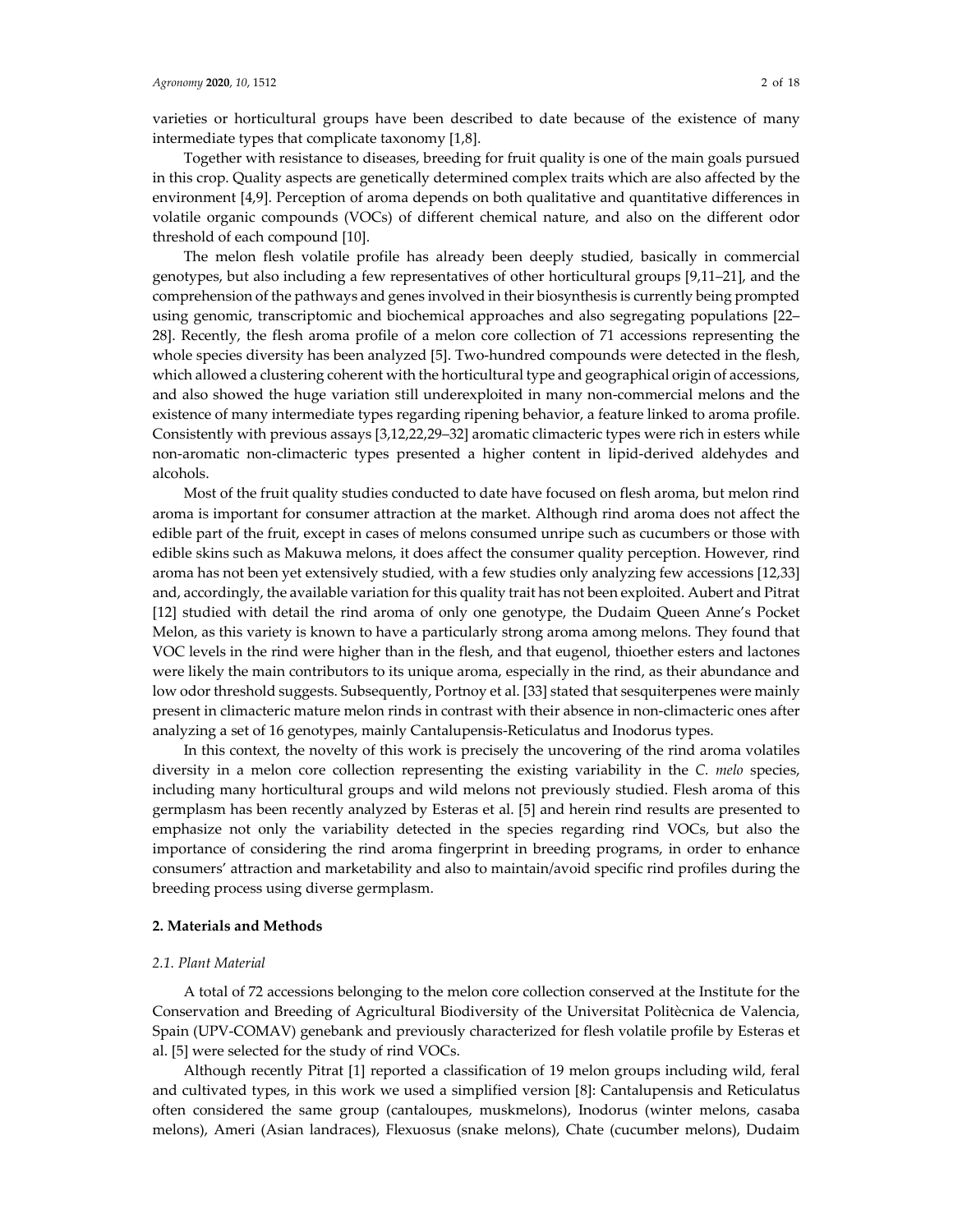(pocket melons), Momordica (snap melons), Acidulus (acid melons), Conomon, Makuwa, and Chinensis often referred to as Conomon (pickling oriental melons), and Tibish (African domesticates). The collection presented herein includes accessions from different origins belonging to both subspecies and all the varieties based on Pitrat [8] (Table 1). The selection of this germplasm was mainly based on previous molecular and morphological characterization assays [34–36]. Additionally, wild and exotic accessions were prioritized as they are of special interest since they had not been analyzed previously and contain variability not present in the main commercial types.

| Code               | Local name/germplasm bank<br>name        | subsp.   | Group                     | Origin     |
|--------------------|------------------------------------------|----------|---------------------------|------------|
| Ac-G22843Se        | G22843 (PI 436534) <sup>1</sup>          | agrestis | Acidulus                  | Senegal    |
| Ac-<br>TGR1551Zimb | TGR1551 (PI482420) <sup>1</sup>          | agrestis | Acidulus                  | Zimbabwe   |
| Ac-SRKSLan         | SRK <sup>2</sup>                         | agrestis | Acidulus                  | Sri Lanka  |
| Ac-SVIInd          | SVI <sup>2</sup>                         | agrestis | Acidulus                  | India      |
| Chi-VellInd        | Velleri (PI 164320) <sup>1</sup>         | agrestis | Chito                     | India      |
| Con-GMJa           | Ginsen Makuwa (PI 420176) <sup>1</sup>   | agrestis | Conomon-Makuwa-Chinensis  | Japan      |
| Con-BaishChi       | Baishami <sup>2</sup>                    | agrestis | Conomon-Makuwa-Chinensis  | China      |
| Con-FreeCJa        | Freeman's Cucumber <sup>3</sup>          | agrestis | Conomon-Makuwa-Chinensis  | Japan      |
| Con-MielChi        | Miel Blanc <sup>3</sup>                  | agrestis | Conomon-Makuwa-Chinensis  | China      |
| Con-NanChi         | Nanbukin <sup>2</sup>                    | agrestis | Conomon-Makuwa-Chinensis  | China      |
| Con-PauPol         | Paul <sup>2</sup>                        | agrestis | Conomon-Makuwa-Chinensis  | Poland     |
| Con-SCKo           | Songwhan Charmi (PI 161375) <sup>1</sup> | agrestis | Conomon-Makuwa-Chinensis  | Korea      |
| Con-ShiroJa        | Shiro Uri Okayama <sup>3</sup>           | agrestis | Conomon-Makuwa-Chinensis  | Japan      |
| Mom-KhaInd         | Kharbuja (CUM 438) <sup>4</sup>          | agrestis | Momordica                 | India      |
| Mom-PI124Ind       | PI 124112 <sup>1</sup>                   | agrestis | Momordica                 | India      |
| Mom-MR1Ind         | MR1 <sup>3</sup>                         | agrestis | Momordica                 | India      |
| Tibish-KSud        | Tibish Khurtagat <sup>2</sup>            | agrestis | Tibish                    | Sudan      |
| Ag-15591Gha        | PI 185111 <sup>1</sup>                   | agrestis | wild melon                | Ghana      |
| Ag-CallInd         | Callosus <sup>3</sup>                    | agrestis | wild melon                | India      |
| Ag-TendSud         | Tendelti <sup>2</sup>                    | agrestis | wild melon                | Sudan      |
| Ag-WChInd          | Wild Chibbar <sup>3</sup>                | agrestis | wild melon                | India      |
| Am-KafEgy          | Kafr Hakim (PI 288233) <sup>1</sup>      | melo     | Ameri                     | Egypt      |
| Am-korcaRus        | Korça (CUM 168) <sup>4</sup>             | melo     | Ameri                     | Russia     |
| Am-TokTaj          | Tokash <sup>3</sup>                      | melo     | Ameri                     | Tajikistan |
| Am-HassanTur       | Hassanbey (PI 169368) <sup>1</sup>       | melo     | Ameri                     | Turkey     |
| Am-KizilUzbe       | Kizil-uruk <sup>3</sup>                  | melo     | Ameri                     | Uzbekistan |
| Am-AnaFran         | Ananas 'D'Amerique <sup>2</sup>          | melo     | Ameri                     | France     |
| Am-NesviGeor       | Mucha Nesvi <sup>2</sup>                 | melo     | Ameri                     | Georgia    |
| Am-YokIs           | Yokneam <sup>2</sup>                     | melo     | Ameri                     | Israel     |
| Can-EanaHun        | Ezüst Ananasz (CUM 305) <sup>4</sup>     | melo     | Cantalupensis-Reticulatus | Hungary    |
| Can-PearlJa        | Pearl (PI 266947) <sup>1</sup>           | melo     | Cantalupensis-Reticulatus | Japan      |
| Can-GCHUSA         | Golden Champlain (CUM 474) <sup>4</sup>  | melo     | Cantalupensis-Reticulatus | <b>USA</b> |
| Can-TopUSA         | Topmark <sup>3</sup>                     | melo     | Cantalupensis-Reticulatus | <b>USA</b> |
| Can-HBJUSA         | Ar Hale's Best Jumbo <sup>2</sup>        | melo     | Cantalupensis-Reticulatus | <b>USA</b> |
| Can-DulUSA         | Dulce <sup>3</sup>                       | melo     | Cantalupensis-Reticulatus | USA        |
| Can-Ogen2Is        | Dvash ha ogen <sup>3</sup>               | melo     | Cantalupensis-Reticulatus | Israel     |
| Can-EfJa           | Earl's Favourite <sup>2</sup>            | melo     | Cantalupensis-Reticulatus | Japan      |
| Can-GyFran         | Gynadou <sup>2</sup>                     | melo     | Cantalupensis-Reticulatus | France     |
| Can-NOFran         | Nantais Oblong <sup>2</sup>              | melo     | Cantalupensis-Reticulatus | France     |
| Can-NCFran         | Noir des Carmes <sup>3</sup>             | melo     | Cantalupensis-Reticulatus | France     |
| Can-PGRFran        | Petit Gris de Rennes <sup>3</sup>        | melo     | Cantalupensis-Reticulatus | France     |
| Can-SemUSA         | Seminole <sup>3</sup>                    | melo     | Cantalupensis-Reticulatus | USA        |
| Can-SucrFran       | Sucrin de Tours <sup>2</sup>             | melo     | Cantalupensis-Reticulatus | France     |

**Table 1.** Accessions assayed for rind volatile profile.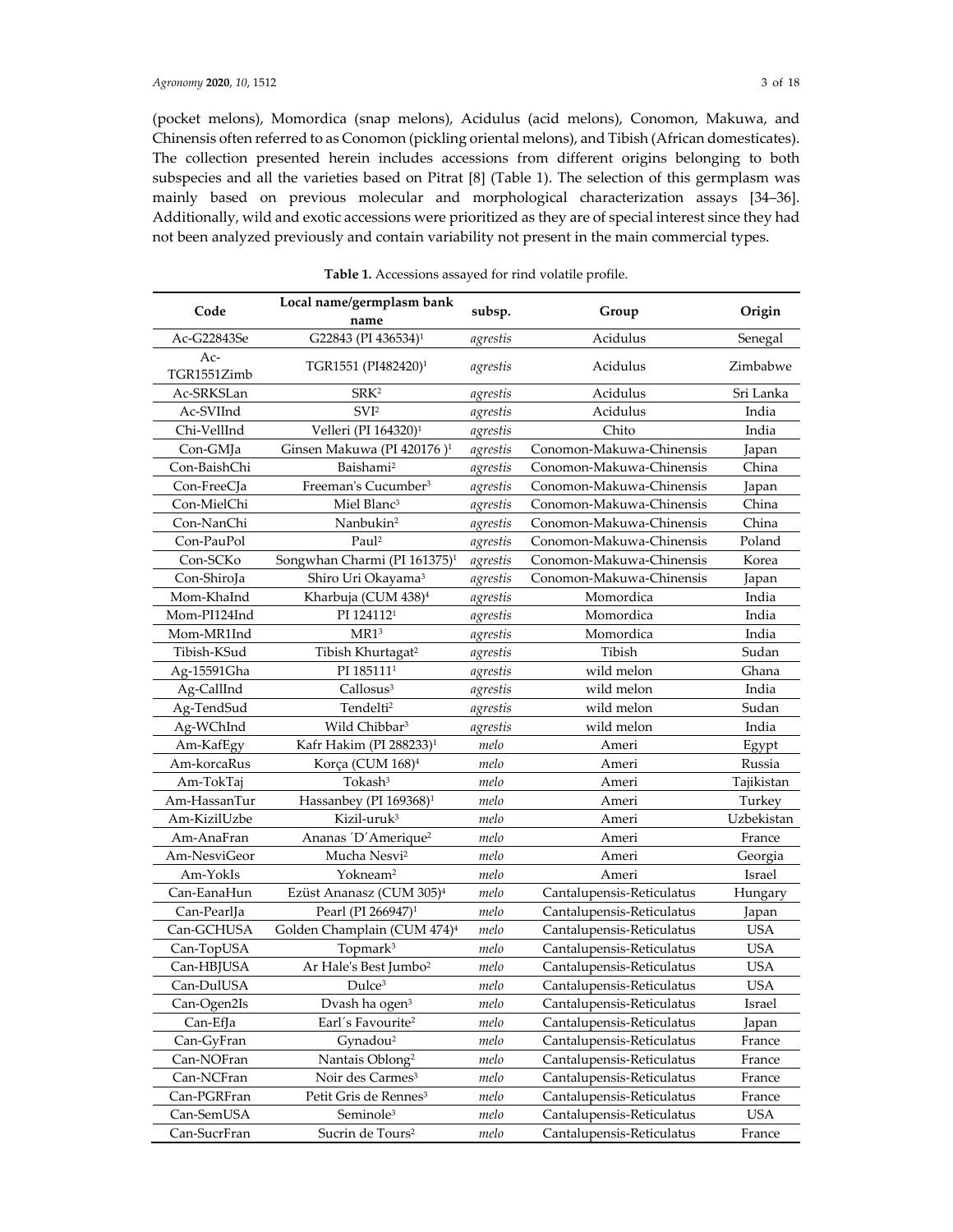| Can-VedFran          | Vedrantais <sup>3</sup>                              | melo | Cantalupensis-Reticulatus                    | France         |
|----------------------|------------------------------------------------------|------|----------------------------------------------|----------------|
| Can-WiUSA            | Wi-9983                                              | melo | Cantalupensis-Reticulatus                    | <b>USA</b>     |
| Chate-CarIta         | Carosello (CUM 363) <sup>4</sup>                     | melo | Chate                                        | Italy          |
| Dud-<br>QAPMGeorg    | Queen Ann's Pocket Melon (PI<br>273438) <sup>1</sup> | melo | Dudaim                                       | Georgia        |
| Dud-QPMAfg           | Queen's pocket melon <sup>2</sup>                    | melo | Dudaim                                       | Afganistan     |
| Flex-Co20Ind         | Snakemelon (CUM 225) <sup>4</sup>                    | melo | Flexuosus                                    | India          |
| Flex-AryaInd         | Arya <sup>3</sup>                                    | melo | Flexuosus                                    | India          |
| Flex-SnakeSA         | Snake melón (CUM 353) <sup>4</sup>                   | melo | Flexuosus                                    | Saudi<br>Arab. |
| La-KroFran           | Kroumir <sup>2</sup>                                 | melo | indeterminate landrace                       | France         |
| La-OgenBul           | Ogen <sup>3</sup>                                    | melo | indeterminate landrace                       | Bulgaria       |
| La-ZatIta            | Zatta <sup>2</sup>                                   | melo | indeterminate landrace                       | Italy          |
| La-CascaPor          | Casca de Carvalho <sup>3</sup>                       | melo | indeterminate landrace,<br>probably Inodorus | Portugal       |
| La-ErizoSp           | Eriçó mallorquin <sup>3</sup>                        | melo | indeterminate landrace,<br>probably Inodorus | Spain          |
| In-AmCañSp           | Caña Dulce <sup>3</sup>                              | melo | Inodorus                                     | Spain          |
| In-LaEscrSp          | Escrito Oloroso <sup>3</sup>                         | melo | Inodorus                                     | Spain          |
| In-BBescrSp          | Blanco Escrito <sup>3</sup>                          | melo | Inodorus                                     | Spain          |
| In-TeNinvSp2         | Tendral Negro <sup>3</sup>                           | melo | Inodorus                                     | Spain          |
| In-TeSp              | Tendral <sup>3</sup>                                 | melo | Inodorus                                     | Spain          |
| In-PsPiñSp           | Piel de sapo Piñonet <sup>3</sup>                    | melo | Inodorus                                     | Spain          |
| In-TeNinvSp          | Negro de Invierno <sup>3</sup>                       | melo | Inodorus                                     | Spain          |
| In-BBredSp           | Blanco Redondo <sup>3</sup>                          | melo | Inodorus                                     | Spain          |
| In-RoMoch1Sp         | Mochuelo <sup>3</sup>                                | melo | Inodorus                                     | Spain          |
| In-ComunSp           | Comun <sup>3</sup>                                   | melo | Inodorus                                     | Spain          |
| In-LaBolasSp         | Bolas <sup>3</sup>                                   | melo | Inodorus                                     | Spain          |
| In-AmAoroSp          | Amarillo oro <sup>3</sup>                            | melo | Inodorus                                     | Spain          |
| In-CGBUSA            | Casaba Golden Beauty <sup>3</sup>                    | melo | Inodorus                                     | <b>USA</b>     |
| In-CrabPor           | Crabranco <sup>2</sup>                               | melo | Inodorus                                     | Portugal       |
| $In-$<br>HoneyDewUSA | Honeydew green flesh <sup>3</sup>                    | melo | Inodorus                                     | <b>USA</b>     |
| In-TDewUSA           | Tam Dew <sup>3</sup>                                 | melo | Inodorus                                     | <b>USA</b>     |

<sup>1</sup> Accessions provided by U.S. National Plant Germplasm System by USDA; <sup>2</sup> Accessions kindly supplied by M. Pitrat (INRA); <sup>3</sup> Accessions from MELRIP project, core collection by Esteras et al. [34] and Leida et al. [35] currently conserved at the Institute for the Conservation and Breeding of Agricultural Biodiversity (COMAV)'s genebank; <sup>4</sup> Accessions provided by Institut für Pflanzengenetik und Kulturpflanzenforschung (IPK) genebank—Gatersleben.

## *2.2. Cultivation and Sampling*

Cultivation was conducted from May to July (2014) under common greenhouse conditions in Valencia (Spain), at COMAV´s facilities. Three plants per accession were grown in a randomized design, and one fruit per plant was collected when mature, taking into account the different ripening behavior (climacteric and non‐climacteric types). For rind aroma analysis, the rind was separated from the pulp using a potato peeler. At least 5 g were weighed, frozen with liquid nitrogen and powdered with mortar and pestle, avoiding unfreezing, before adding 2 mL of saturated calcium chloride per 5 g of rind. After a careful homogenization, 5 mL‐vials with the mixture were stored at −80 °C until analysis.

# *2.3. Analysis Conditions*

Immediately before analysis, samples were incubated at 30 °C for 5 min. Approximately 1 g was weighed and transferred to a 7 mL vial, then 2 volumes of a saturated CaCl2 solution were added and homogenized gently. One mL of the resulting mixture was transferred to a 10 mL screw cap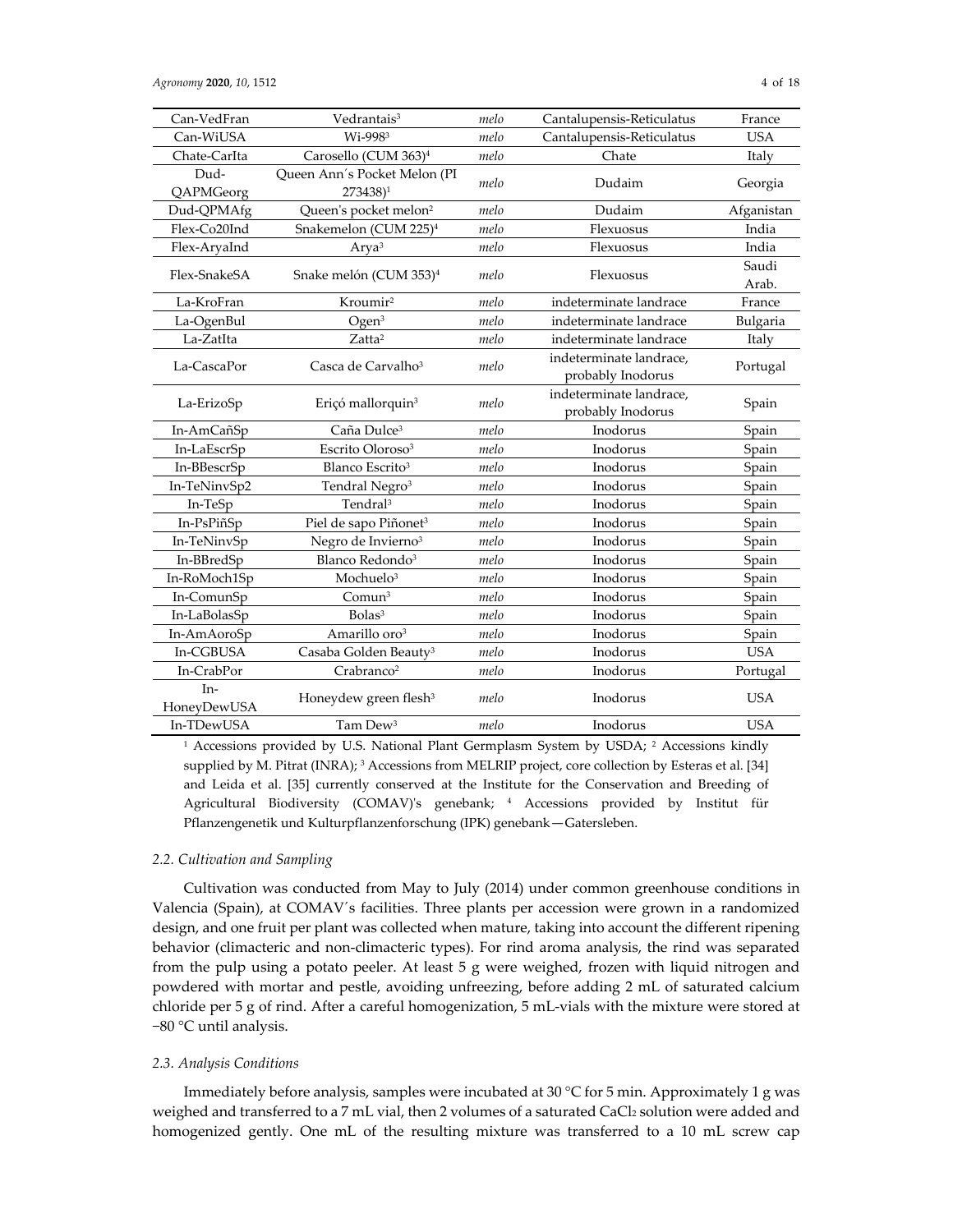headspace vial. Volatile acquisition, separation and detection were performed exactly as described for volatile analysis in melon flesh [5]. Volatile compounds were captured by means of solid phase microextraction on the headspace (HS‐SPME) and analyzed by gas chromatography coupled to mass spectrometry (GC/MS). Volatile extraction was performed by means of a 65 μm polydimethylsiloxane/divinylbenzene (PDMS/DVB) SPME fiber (Supelco, Bellefonte, PA, USA). Samples were tempered at 50 °C for 10 min, and then the fiber exposed to the headspace for 20 min at the same temperature. Volatiles were desorbed in the GC/MS injection port for 1 min at 250 °C in splitless mode. Sampling and injection were performed automatically with a CombiPAL autosampler (CTC Analytics, Zwingen, Switzerland). Chromatographic separation and detection were performed in a 6890N gas chromatograph coupled to a 5975B mass spectrometer (Agilent Technologies, Santa Clara, CA, USA) equipped with a DB-5ms fused silica capillary column (60 m, 0.25 mm, 1  $\mu$ m) (J&W) Scientific, Agilent). Oven programming conditions were 40 °C for 2 min, 5 °C/min ramp until 260 °C, and then 260 °C for 5 min. Helium was used as carrier gas at a constant flow of 1.2 mL/min. Electronic impact ionization was used with a 70eV ionization energy and 230 °C ionization temperature. Acquisition was performed in the scan mode in the m/z mass range 35–220 (seven scans/s).

Untargeted analysis of all the peaks in the chromatograms was performed by means of the MetAlign software (WUR, http://www.metalign.nl). For quantitation, one specific ion was selected for each compound. An admixture reference sample was prepared by mixing thoroughly equal amounts of each sample. A 1 mL aliquot of this admixture was analyzed every five samples as part of the injection series and used as a reference to normalize for temporal variation and fiber aging. Finally, the normalized results for a sample were expressed as the ratio of the abundance of each compound in that particular sample to those present in the reference admixture.

A tentative identification was performed for each compound by comparison of its mass spectrum with those in the NIST05 Mass Spectral Database. When available, mass spectral identity and coelution with pure standards (Sigma‐Aldrich, Darmstadt, Germany) were used to unequivocally identify the compounds.

# *2.4. Data Processing and Statistical Analysis*

Hierarchical Cluster Analysis (HCA) was carried out with the mean dataset in order to study the relationships among the accessions based on their volatile profile. The mean was calculated from the individual values generated for all the fruits per accession (3), except in cases not considered for not being in the optimum maturity stage for a quality analysis or when only two fruits were obtained. A total number of 201 samples (fruits) were included in the analysis. The ratio of the levels of each volatile in a sample to the average of all the genotypes analyzed was log 2 transformed. HCA and the heatmap were performed using Acuity 4.0 software (Axon Instruments), with the distance metrics based on the Pearson correlation.

In addition, Analysis of Variance (ANOVA) for every VOC was carried out using Statgraphics Centurion XVII software (Statpoint Technologies, Inc, USA). Comparisons of pairs of means analyzed were performed using Least Significant Difference (LSD) test with a probability level of *p <* 0.05.

The ExpressionCorrelation plug‐in implemented in the Cytoscape software v2.7.0 was used for the construction of a correlation VOC network using also the Pearson correlation coefficient as described previously [37].

#### **3. Results and Discussion**

#### *3.1. Melon Rind Volatile Profile*

The volatile compounds in the rind of a core collection consisting of 72 melon accessions representing diverse origins, varieties and ripening behavior, and including not only cultivated but also wild types, were profiled to better characterize fruit aroma variation across the species. A total of 171 volatiles were detected based on the untargeted analysis of the chromatograms in the set of 201 samples (Supplementary Table S1). After comparison of mass spectra and retention time with those of pure standards commercially available, 55 compounds were identified unequivocally, and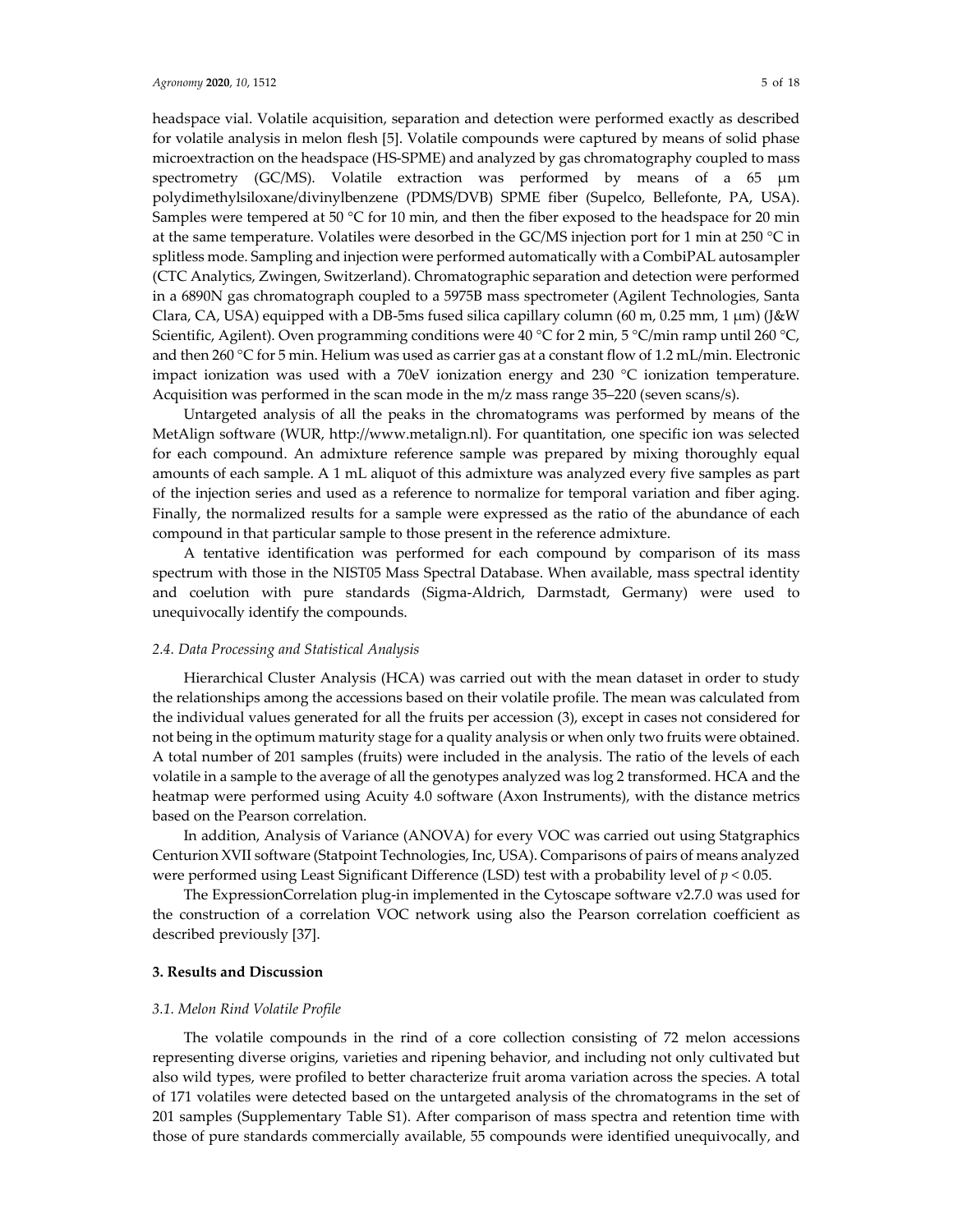another 53 were tentatively identified based on their mass spectra. The other 63 VOCs remained unknown, although a plausible chemical structure based on their mass spectrum was provided in some cases.

Annotation of the VOCs detected is specified in Supplementary Table S1 A. To simplify the results, VOCs were classified into fourteen groups according to chemical nature and abundance as follows: acetate esters (AE), methyl esters (ME), ethyl esters (EE), propyl esters (PE), butyl esters (BE), other esters (E), apocarotenoids (A), branched chain amino acid related compounds (BCAA), lipid derivatives (LD), monoterpenoids (M), sesquiterpenes (S), sulfur compounds (SC), phenolics (P), and others (O) for minority chemical groups.

To assess genotype classification based on the volatile profile and correlation between the volatile compounds detected, HCA was conducted (Figure 1). Compounds with similar chemical structures and sharing biosynthetic pathways displayed high correlations and clustered according to their similar abundance profiles as occurred with melon flesh VOCs [5] and in other species [38–40]. In this set of samples, volatile compounds were arranged in eight clusters (Figure 1, Supplementary Figure S1). Clusters 1 and 2 were rich in esters, the first one in ethyl esters and the second one mainly in acetate esters, methyl, propyl and butyl esters, while cluster 3 grouped several sulfur compounds. Cluster 4 presented two subclusters, one rich in other esters, like some butanoates and hexanoates, and the other rich in sesquiterpenes like  $α$ -copaene or  $β$ -caryophyllene. Cluster 5 grouped a few compounds including phenolics, whereas cluster 6 included many monoterpenoids. Most lipid‐ derived volatiles were grouped in clusters 7 and 8, with cluster 7 also including some apocarotenoids, and cluster 8 some phenolics.



**Figure 1.** Hierarchical Cluster Analysis (HCA) and heatmap using rind volatile organic compound (VOC) data. Volatile clusters (1‐8) and accessions clusters are indicated. HCA was constructed using the distance metrics based on the Pearson correlation. The red to green range of color in the heatmap indicates the level of each volatile in each sample according to the scale below (log 2 transformation of the ratio levels of each volatile in a sample/average of all the genotypes analyzed): light red for the highest values; light green, lowest; black, intermediate. Codes for VOCs are used (acetate esters AE, methyl esters ME, ethyl esters EE, propyl esters PE, butyl esters BE, other esters E, apocarotenoids A, branched chain amino acid related compounds BCAA, lipid derivatives LD, monoterpenoids M, sesquiterpenes S, sulfur compounds SC, phenolics P, and others O). Triangle colors are coded based on flesh‐VOCs clusters by Esteras et al. [5].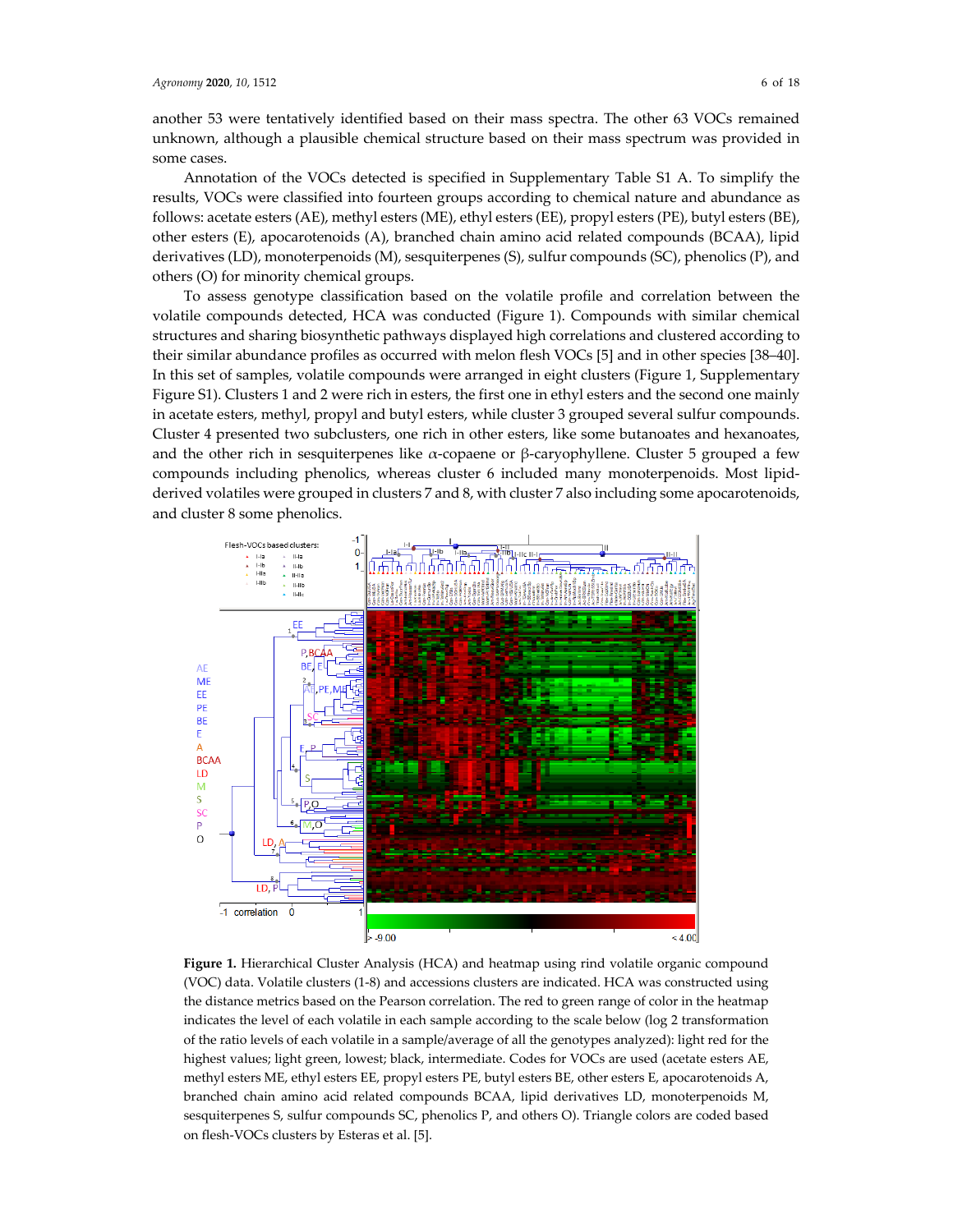The network correlation analysis carried out with rind VOCs is shown in Figure 2. Only strong correlations,  $r > 0.85$ , are shown in a network defined by 98 nodes and 321 edges (all positive correlations). Similar to those observed in the flesh [5,23,28], VOCs mainly clustered according to chemical nature, this is: a group of acetate esters, a group of ethyl esters, a group including methyl, propyl and butyl esters, and a group of sesquiterpenes. Esteras et al. [5] and Freilich et al. [23] reported acetate and ethyl esters as the most interconnected families of flesh VOCs. However, in rind the most intercorrelated one was the sesquiterpene family (absent in flesh profile), although the three ester clusters (acetate esters, ethyl esters, and the cluster of methyl, propyl and butyl esters) also showed high correlations creating a dense network. No interconnections between esters and the sesquiterpene clusters were observed at the correlation considered  $(r > 0.85)$ . This is coherent with the different chemical pathways producing esters from fatty acids or some amino acids, and to sesquiterpenes from the terpenoids pathway [24].

Sulfur and lipid derivatives, as well as monoterpenes and BCCA related compounds presented low correlation within and between family clusters.



**Figure 2.** Correlation network analysis of the rind VOC data set. The nodes representing volatiles are colored according to the volatile chemical group as indicated in the image. Correlations over 0.85 are indicated. Line thickness indicates correlation strength: the wider the line, the stronger the correlation.

#### *3.2. Rind vs. Flesh VOCs Profile*

The total number of VOCs detected in rind was slightly lower than that previously detected in flesh in this same melon collection [5] (171 vs. 200 VOCs, in rind and flesh, respectively; Supplementary Table S2A). However, although the rind presented a lower recount of esters, the main compounds responsible for fruity and sweet odor (50 vs. 66), of apocarotenoids (3 vs. 10) and of lipid‐ derived compounds (14 vs. 21), in the case of monoterpenoids, sesquiterpenes and phenolics their diversity was higher in rind compared to flesh (5 vs. 4, 19 vs. 1, and 17 vs. 9, for monoterpenoids, sesquiterpenes and phenolics in rind and flesh, respectively). The notable presence of sesquiterpenes in rind in contrast to flesh is in accordance with previous studies [24,33]. For BCAA and sulfur compounds, the number of volatiles detected stayed the same (five and seven, respectively). The highest reduction in rind with respect to flesh was detected in acetate and ethyl esters (14 vs. 24 and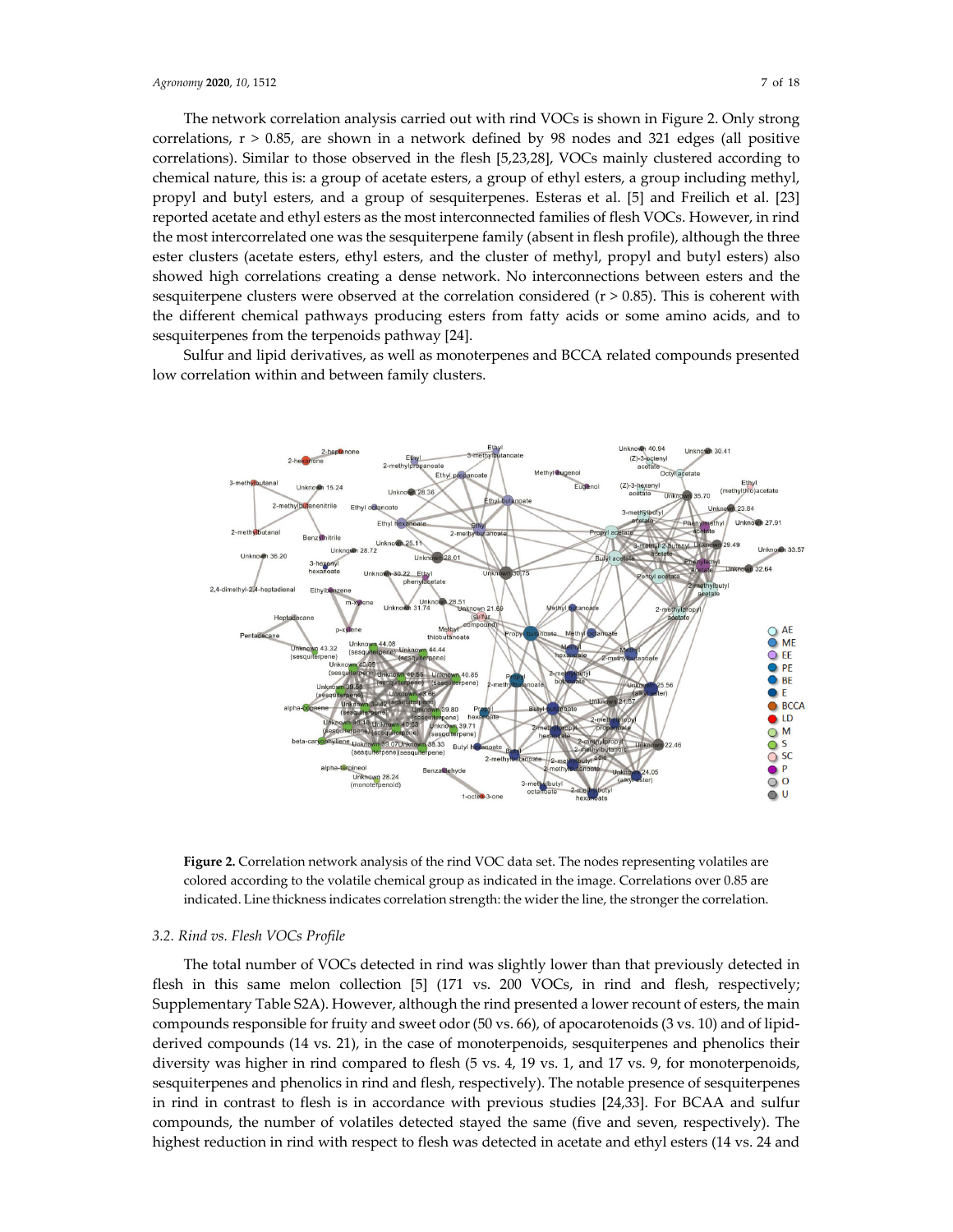10 vs. 18, for acetate and ethyl esters, in rind and flesh, respectively), while in propyl and butyl esters it remained the same and in volatiles classified as other esters even rind was slightly richer (14 vs. 11, in rind and flesh, respectively).

Regarding levels of compounds, the total volatile content in rinds was 29.7% lower on average than in flesh (Supplementary Table S2A). The correlation coefficient among rind and flesh content in this germplasm collection was 0.85, which means that, in general terms, accessions with higher amounts of rind volatiles are also richer in flesh volatiles (Supplementary Table S2B). The correlation for each volatile present in both rind and flesh tissues (59 VOCs, excluding the compounds classified as unknown), was also calculated, being acetate esters, some phenolics like benzylnitrile and BCAA related compounds like 2‐methylbutanenitrile were the ones with the highest correlation (Supplementary Table S2C). Many of the most abundant compounds in rind were present in the flesh, in some cases also in high quantities such as 2-methylpropyl acetate within acetate esters; methyl 2– methylbutanoate within methyl esters; ethyl hexanoate, ethyl butanoate and ethyl 2‐methylbutanoate within ethyl esters; propyl butanoate within propyl esters; butyl butanoate within butyl esters, ocymene within monoterpenoids; benzaldehyde, phenylethyl acetate and phenylmethyl acetate within phenolics; 2-methylbutanenitrile within BCAA related compounds or 1-octen-3-one, (E)-6nonenal or hexanal within lipid derivatives. Within the latter group very low correlations rind‐flesh were found (Supplementary Table S2C).

With regard to the volatiles reported by Gonda et al. [24] as the most important contributors for melon aroma (21 VOCs), 14 of them were identified in rind in the present work, including 11 esters with a sweet, fruity and floral odor, 2 lipid derivatives with a green, leaf odor; and 1 phenolic providing pine notes (Supplementary Figure S2). The comparison in the quantity of these volatiles present in rind and flesh is shown in Supplementary Figure S2. In general, flesh content was higher than rind content, although some exceptions were detected in the lipid derivatives (E)‐2‐nonenal and hexanal, and in some acetate esters for specific accessions such as the Portuguese landrace Casca de Carvalho or in some ethyl esters in the Italian landrace Zatta.

However, and interestingly, other VOCs were exclusively present in the rind such as pentadecane (also reported in melon rind by Moing et al. [6]), the lipid derivative 2‐hexanone or the phenolic ethylbenzene, apart from sesquiterpenes, volatiles mainly associated to rind. Other VOCS such as the BCAA related 2-methylbutanal and 3-methylbutanal, the lipid derivatives undecanal and  $(E)$ -2-pentenal, the monoterpenoid  $\alpha$ -terpineol, the methyl ester methyl butanoate or the phenolic phenylacetaldehyde were absent in the flesh of this collection, but had been previously reported in other melons [19,24,41]. These exclusive‐rind or poorly present‐in‐flesh VOCs can be of interest in breeding, some of them being components of essential oils like undecanal in *Citrus* spp. and reported as flavoring agents like phenylacetaldehyde, or having a role as an antimycobacterial drugs or insecticides, like undecanal,  $\alpha$ -terpineol and some sesquiterpenes.

# *3.3. Melon core collection characterization based on rind VOCs*

The huge differences in the rind volatile profile is in accordance with that reported in flesh [5] and is due to the fact that the melon germplasm assayed here represents the variability of the species. This interesting variability detected allowed the classification by HCA of the accessions based on similar rind volatile profiles that will be detailed later in this section.

The 72 accessions analyzed were classified by HCA in two major clusters (Figure 1). Cluster I included most of the aromatic accessions and was richer in VOCs, especially esters including acetates and methyl, ethyl, propyl and butyl esters, as well as some sulfur‐containing compounds (clusters 1‐ 5 of VOCs), and cluster II included low or non‐aromatic accessions with small amounts of these compounds. However, both accession clusters I and II did not differ for most of the VOCs in compound clusters 7 and 8, basically lipid derivatives and phenolics, and some monoterpenoids of cluster 6 (Figure 1, Supplementary Figure S1). In the case of these monoterpenoids like  $\alpha$ -terpineol, they were absent in all the accessions with a few exceptions in both aromatic (I) and non-aromatic clusters (II), while lipid derivatives such as 1‐octen‐3‐one, heptanal and 2‐heptanone, and phenolics such as benzaldehyde and acetophenone were detected in high amounts in all the germplasm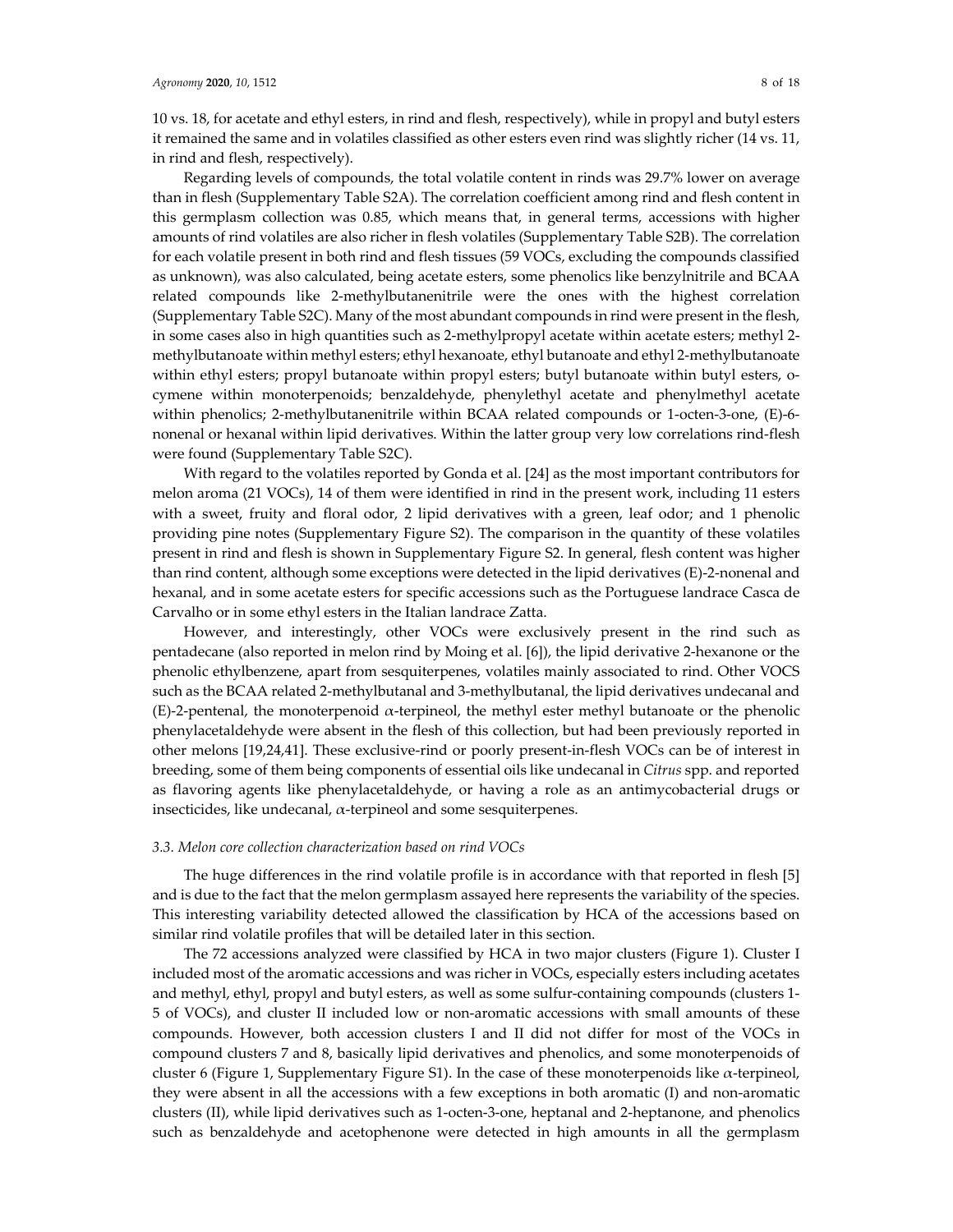collection. The uniformity in specific VOCs content between the two major accession clusters is even more notable for some compounds like 2-heptanone or m-xylene, in which no statistical differences among the genotypes have been found (p-values of 0.92 and 0.11, respectively; Supplementary Table S1 C).

Interestingly, this first clustering is in agreement with the two major clusters described by Esteras et al. [5] based on flesh volatiles, basically dividing the germplasm collection into aromatic climacteric melons and low or non‐aromatic non‐climacteric types. Most cantaloupes and Ameri accessions were in the aromatic cluster I, together with Momordica, Dudaim types and some Spanish Inodorus, while the remaining Inodorus, Flexuosus, some Ameri, and the remaining subsp. *agrestis* types were in cluster II. Supplementary Figure S3 shows pictures of some of the most representative accessions in the clusters described below.

Two noticeable exceptions can be observed when comparing the grouping based on rind VOCs with that of flesh VOCs. Two Momordica accessions (PI 124112 and Kharbuja) classified in the flesh non‐aromatic cluster, were in the aromatic cluster of rind VOCs. Conversely, three Conomon accessions, of the Chinensis and Makuwa horticultural groups, were in the flesh aromatic cluster but had low aroma rinds, with only moderate levels of ethyl esters (Figure 1, Supplementary Figure S1). These two groups, both Momordica and Conomon included other accessions with aromatic/nonaromatic in both flesh and rinds. This variability must be considered in melon breeding programs as these two horticultural groups represent the main sources for breeding resistance to diseases in melons [42,43].

## 3.3.1. Aromatic Accessions (cluster I)

The first cluster grouped basically the climacteric accessions, rich in esters: Cantalupensis-Reticulatus and Ameri types belonging to subsp. *melo*, Dudaim and Momordica types which have been considered intermediate forms between both subspecies, but also some Spanish Inodorus. Two subclusters were clearly differentiated due to the sesquiterpenes content. These compounds were almost absent in subcluster I‐I and rather abundant in subcluster I‐II (Figure 1, Supplementary Table S1)

• Non-sesquiterpene aromatic accessions (I-I)

Within the first subcluster (I‐I), we found the esters richest accessions (especially ethyl esters) in the whole collection, American and French cantaloupes, climacteric European landraces, and Ameri melons from Eastern Europe (accessions of group I‐Ia). In addition, in this subcluster (I‐I), we found a set of Far East Cantalupensis and Spanish Inodorus presenting lower levels of these VOCs (I‐Ib), but sharing with them the abundance of other esters, with even higher contents, and the absence of sesquiterpenes.

The first group (I‐Ia), included French Charentais and American Reticulatus like Vedrantais, Nantais Oblong, Gynadou, Sucrin de Tours, and Dulce, and the Italian landrace Zatta with high levels of methyl, ethyl and butyl esters (methyl hexanoate, methyl butanoate, and methyl octanoate), nitriles (benzylnitrile) and some BCAA related compounds, but also a few Ameri types from Eastern Europe with a lower level in ethyl esters, although with quite high contents of some phenolics (phenylacetaldehyde and benzylnitrile), BCAA (3‐methylbutanal, 2‐methylbutanal), and sulfur compounds (methylthioacetate). Previously, the flesh VOCs pattern of Esteras et al. [5] grouped Gynadou and the Italian landrace Zatta with cantaloupes characterized by low ethyl esters content, but for rinds these two melons presented statistically the highest levels for many of them (LSD test, *p <* 0.05, Supplementary Table S3). Moreover, the previous flesh VOC profile included the Ameri landraces within the aromatic, but poor in ethyl esters, subcluster (Figure 1), whereas their rind profile is more similar to highly aromatic Cantalupensis. In both rind and flesh, Ameri types presented high contents of sulfur compounds.

The accessions of the cluster I-Ib, Japanese Earl's types, Spanish Inodorus and the Ogen landrace, were in general poorer in esters of clusters 1 and 2, and lacked phenolics, such as phenylacetaldehyde, and BCAA related compounds, such as 2‐methylbutanal and 3‐methylbutanal, in comparison to Cantalupensis melons of the I‐Ia group, although were richer in other esters of cluster 4 (similarly to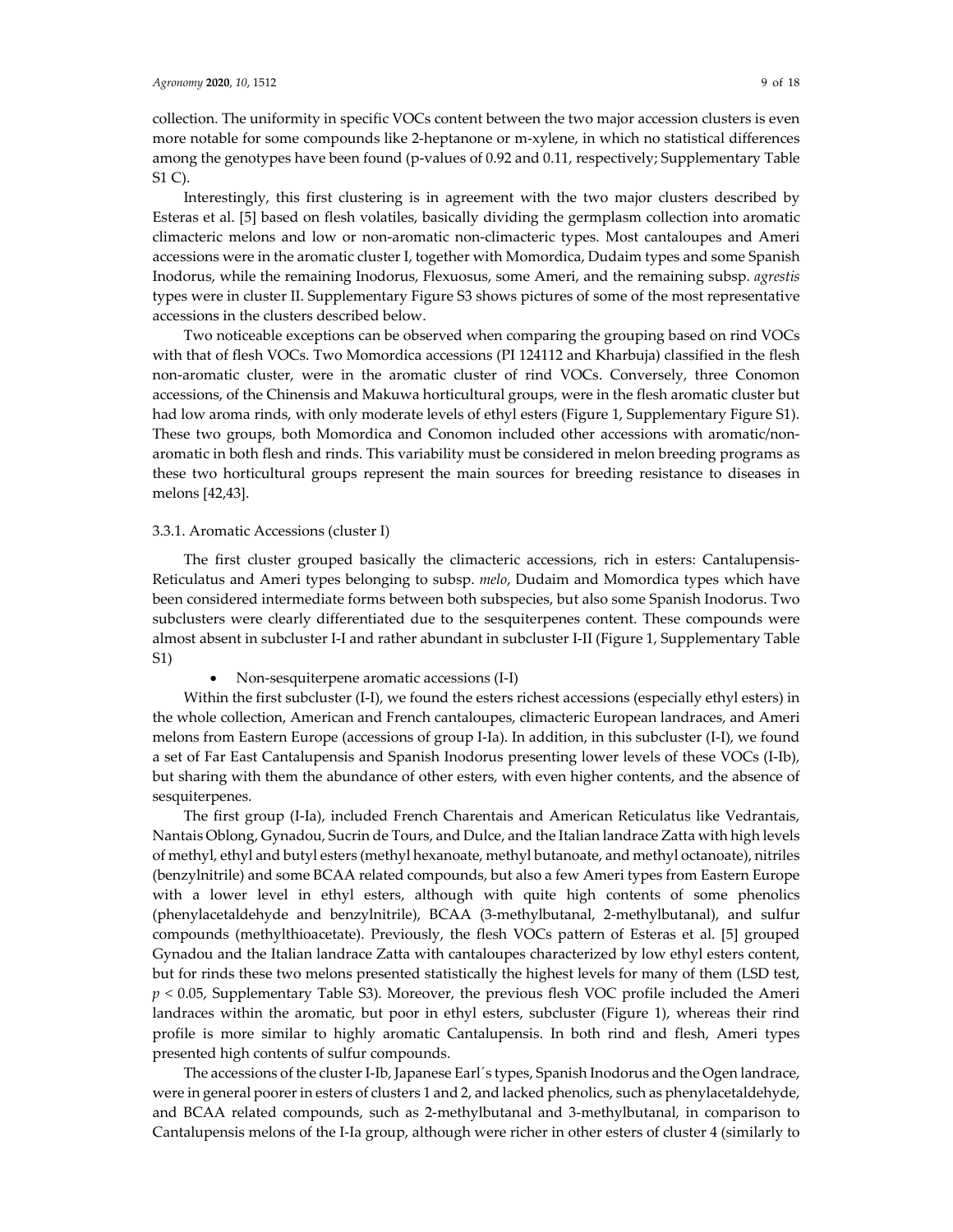Cantalupensis, Momordica and Dudaim melons of subcluster I‐II). For instance, the landrace Ogen (I‐Ib), belonging to a group of melons used as parentals of the Galia melons, was, together with the cultivar Golden Champlain (I‐IIa), the accession with the highest levels of butyl butanoate and butyl hexanoate (LSD test, *p <* 0.05, Supplementary Table S3).

As occurred in the flesh profile [5], the rind of some Spanish Inodorus landraces presented a higher level of esters compared to commercial Inodorus (mostly classified in the non-aromatic cluster II‐I). In fact, the Spanish accessions of cluster I‐Ib, Erizo, Común and Bolas, were also grouped with the most aromatic types based on flesh volatiles. Recently, Pitrat [1], splitted the Inodorus group into three new groups, Casaba, Inodorus and Ibericus, the latter including Spanish melons, both landraces of the Tendral, Rochet and Branco groups and the most commercial Piel de sapo or Amarillo, described as having low aroma and long shelf life. Our results show that not all Spanish landraces fit into this Ibericus group, as they have an intermediate climacterism and show both flesh and rind aroma more similar to Ameri and Cantalupensis types. In addition, these Spanish landraces presented higher amounts of some sulfur compounds, a common feature with Asiatic Ameri melons that can be in their origin.

The Earl´s types from Japan (such as Pearl), now reclassified by Pitrat into the Earl's subgroup within the Inodorus, also share their rind profile with these Spanish landraces and the Ogen type, but not with the non‐aromatic Honeydew or Tam Dew, also reclassified within the Inodorus group but in the Honeydew subgroup. These types, Earl´s and Ogen, grouped separately from Charentais and Reticulatus, and typical Inodorus, being mixed with a few non‐commercial Spanish, Eastern Europe and Asian Inodorus and Ameri (Ogen) or with a mixed group including Ameri, Flexuosus and other landraces (Earl´s), based on the study with more than 200 Single Nucleotide Polymorphisms (SNPs) by Leida et al. [35]. Thus, the rind VOCs clustering is in agreement with this previous genetic classification.

Our results reveal a great variability within the Spanish types (Ibericus), displaying different profiles for rind and flesh. Leida et al. [35] in its population structure analysis also reported high variability in Spanish types, which mainly were located in a population apart from the remaining Inodorus from other origins. Furthermore, although the complete metabolic HCA by Moing et al. [6] consistently grouped together all the Inodorus accessions assayed, partial analysis with some types of compounds, especially rind semi‐polar non‐volatiles extracts, located the Tendral melon closer to some Cantalupensis-Reticulatus and Flexuosus genotypes than to other Inodorus, indicating that some Spanish Inodorus have chemical similarities to climacteric types.

The existence of Inodorus landraces with a volatile profile different from typical Inodorus and more similar to Cantalupensis, not only for flesh but also for rind is of interest for their exploitation in future breeding programs searching for more attractive types with long shelf‐life.

● Sesquiterpene-rich aromatic accessions (I-II)

The second subcluster (I-II), characterized by the notable presence of sesquiterpenes, grouped some Ameri and Cantalupensis‐Reticulatus such as Dvash ha ogen, Topmark, Golden Champlain, Petit Gris de Rennes or Seminole (I‐IIa and I‐IIc), together with all the Indian Momordica and Dudaim accessions (I‐IIb). The Ameri Yokneam variety from Israel (I‐IIa), classified in the subgroups Ananas of the Ameri group, was the richest accession with respect to the amount of sesquiterpenes, with significant differences with the remaining accessions of the collection for many of the 19 sesquiterpenes detected, followed by the Reticulatus Ar Haleʹs Best Jumbo and Seminole and the Momordica Kharbuja (I‐IIc) (LSD test, *p <* 0.05, Supplementary Table S3).

Erizo and Ogen melons, clustered with the non‐sesquiterpene aromatic accessions (I‐Ib), also presented moderate levels of sesquiterpenes. In fact, Ogen presented the highest content of  $α$ -copaene together with Yokneam (LSD test, *p <* 0.05, Supplementary Table S3).

In our work, 19 sesquiterpenes were detected, although only a-copaene and b-caryophyllene could be unequivocally identified. In the work by Portnoy et al. [33] 15 different sesquiterpenes were detected (14 of them identified), including these two former volatiles, which were also reported in the rind of Dudaim and in some Cantalupensis analyzed by these authors. None of the accessions analyzed by Portnoy et al. [33] except the Reticulatus Dulce presented a‐farnesene, the only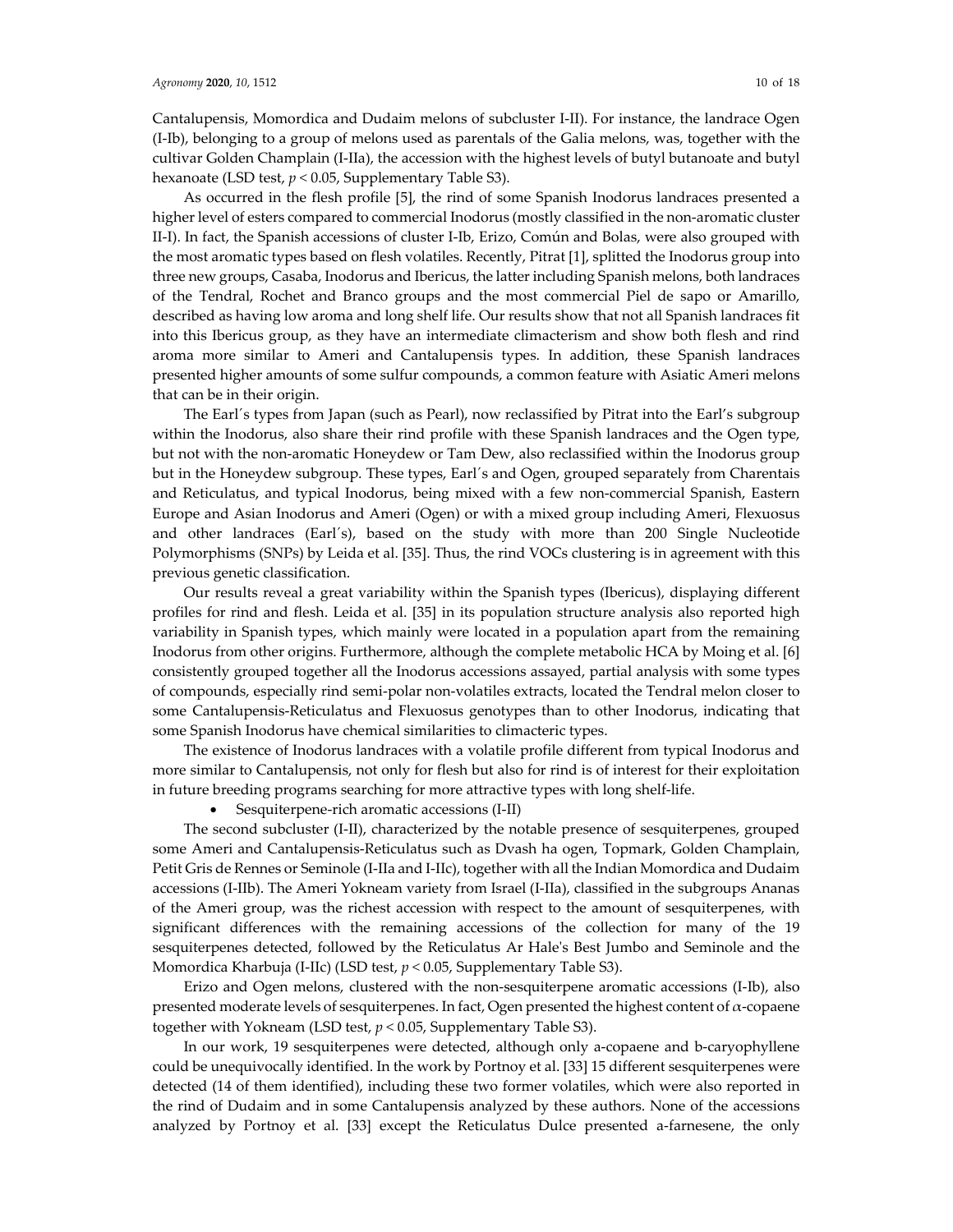sesquiterpene detected by Esteras et al. [5] in fruit flesh, particularly in the Conomon and Makuwa types. a‐farnesene was the unique sesquiterpene detected in the rind of Dulce by Portnoy et al. [33], although in the present study it was not detected. However, β‐caryophyllene and a few unidentified sesquiterpenes were detected in this accession, but in a very low level.

The presence of sesquiterpenes in mature rinds had been previously associated only to some climacteric types like Eshkolit Ha´Amakim, in contrast to others like Dulce [33]. Our results show that climacteric accessions displaying the highest levels of esters did not produce any sesquiterpenes, or they were present only at very low levels (I‐I). Therefore, our results are coherent with the two classes of Cantalupensis detected according to the presence of these volatiles (I‐I and I‐II): a group of high ester and low sesquiterpene and a group of moderate ester and high sesquiterpene.

Sesquiterpenes constitute a very diverse chemical group, often with strong and characteristic odors. They have been detected in other fruit rinds like in apples and oranges [44,45], and in many cases not only contributing to aroma but also with a defensive role against herbivores [45,46]. In fact, plant oils rich in sesquiterpenes and monoterpenes are used to control insect pests [47]. However, this ecological function of sesquiterpenes related to communication and defense [48] is currently unknown in melon.

The sesquiterpene‐richest accessions were mainly Cantalupensis, divided in two groups based on ester and sulfur compound content: I‐IIa with higher amounts in methyl, ethyl, propyl and butyl esters and sulfur compounds, and I‐IIc. The group I‐IIb (Momordica and Dudaim) presents a moderate content of sesquiterpenes, accompanied by a lower level in BCAA related compounds and phenolics, with the exception of eugenol and methyl eugenol, for which the Momordica MR1 presented the highest values in the core collection (LSD test, *p <* 0.05, Supplementary Table S3).

Momordica melons, a highly polymorphic group from India, were the only subsp. *agrestis* accessions in this aromatic cluster I. This is in agreement with its intermediate climacteric behavior and also the intermediate position between both subspecies reported in several genotyping studies [49,50]. In this sense, recent studies suggest that Momordica actually belongs to subsp. *melo* [6,51]. Additionally, Indian germplasm has been suggested as the origin of modern Mediterranean and Far‐ East melons [52]. The presence of sesquiterpenes in the rind of some Cantalupensis (both cantaloupes and Reticulatus) and Asian landraces but not in Charentais‐type Cantalupensis and most Inodorus melons may suggest either that the Momordica type has not participated in the development of these kind of melons or alternatively that low-sesquiterpene Momordica melons like PI 124112 have been involved. This high‐sesquiterpene feature might also have been incorporated during the breeding process of modern varieties, as Momordica types are among the main sources of disease resistances introgressed in modern melons.

Another melon group which is considered intermediate between subspecies is Dudaim, also called mango melon, which is characterized by its highly aromatic fruits. In fact, the components of this peculiar strong aroma were analyzed by Aubert and Pitrat [12] because of its singularity. Unlike that which occurred in flesh volatiles [5], Dudaim genotypes were grouped with Momordica according to the volatile pattern in the rind, far from Conomon (Makuwa) types with which it shared the flesh profile (Figure 1).

Both Dudaim genotypes were especially rich in the phenolics methyl eugenol and eugenol, two compounds absent in most of the germplasm and previously reported at high concentrations in rind, even higher than in flesh, in Queen Anne´s Pocket melon [12]. Some landraces like the Spanish Bolas and the Bulgarian Ogen (I‐Ib), and the Conomon Paul (cluster II) also presented high levels of these phenylpropenes, even higher than the level in Dudaim in the latter. Recently, the flesh VOCs characterization of an introgression lines (ILs) collection derived from Ginsen Makuwa, as a donor parent, and the Cantalupensis Vedrantais, as a recurrent one, has demonstrated that specific Makuwa introgressions lead to an increase in eugenol content [28]. A moderate amount of this compound was detected in the flesh of Makuwa melons [5] and herein we report it also in rind (Supplementary Table S1). Eugenol is a notable flavor constituent in several spices like clove or fruits like wild strawberry, passionfruit or grapes, but also has been reported as an insectrepellent and in plant pathogen defense strategies [53]. Conversely, methyl eugenol has been reported as an insect pollinator attractant [54].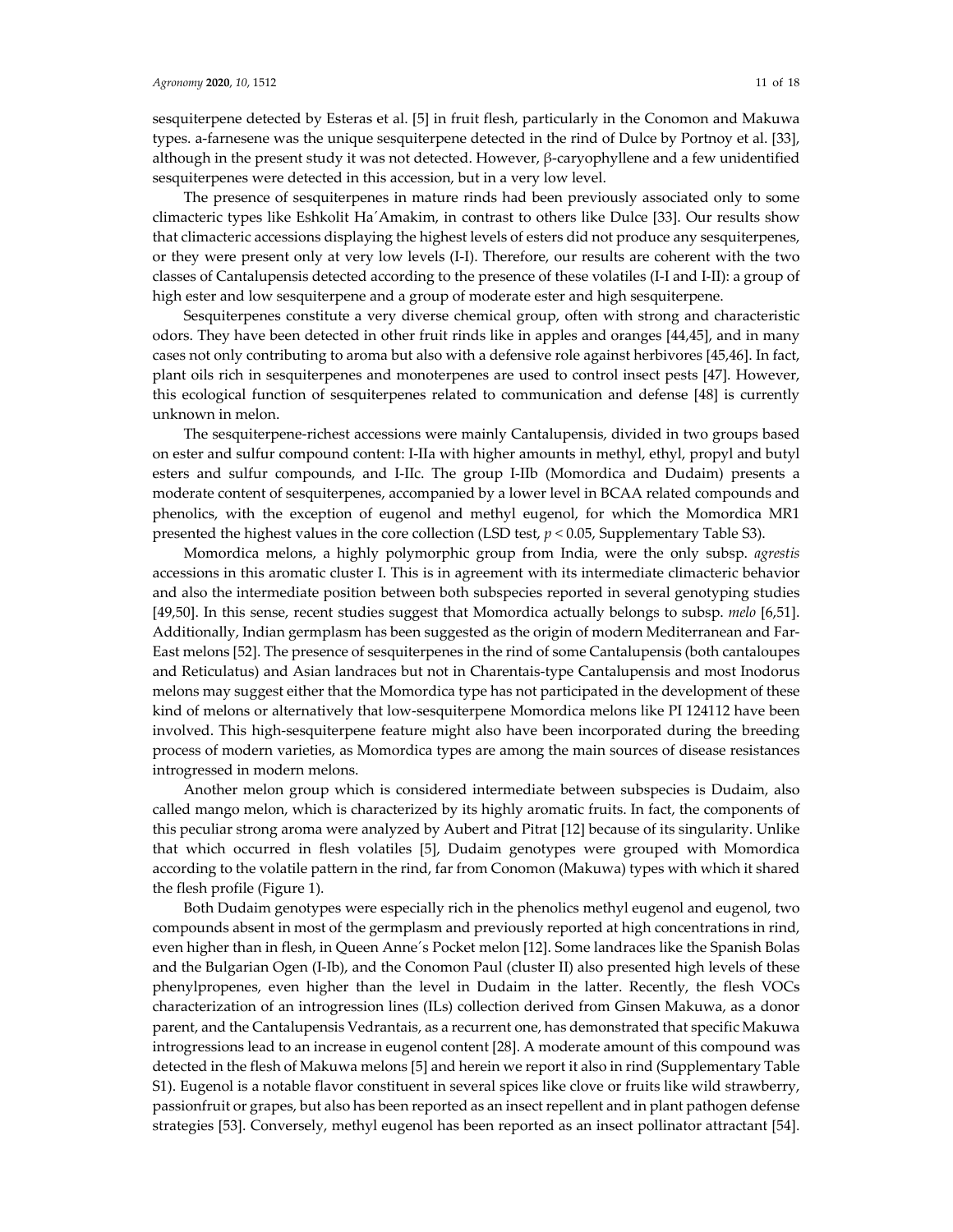The effect of these VOCs in the rind of these specific melon groups, basically Dudaim and Momordica (I‐IIb) and Inodorus landraces (I‐Ib), remains unclear, but suggests its importance in such different melon varieties, and the noticeable loss of these compounds in commercial types.

## 3.3.2. Low or Non‐Aromatic Accessions (cluster II)

The second cluster (II) grouped basically non‐climacteric types, a group of Inodorus, mixed with some subspecies *agrestis* types (Conomon, Acidulus, and Tibish) and some non-sweet melons, climacteric but consumed like cucumbers when immature (Flexuosus‐Chate), in a first subcluster (II‐ I), and a second subcluster mainly with of Conomon and wild Agrestis melons (II‐II).

Sweet and non‐sweet melons with non‐aromatic rinds (II‐I)

The first subcluster (II-I) presented a low level of VOCs, lacking most of the compounds detected except the ones found in nearly all the samples, like 1-butanol, butanal, monoterpenes, a few sulfurderived compounds, most lipid‐derived compounds, a few esters, and some phenolic compounds. Despite the fact that this cluster included nearly all the non‐climacteric types, some climacteric accessions and intermediate types regarding ripening behavior were included here: the previously mentioned Flexuosus and Chate that, despite not being analyzed at complete maturity, were the ones with the highest level of VOCs in this subcluster, as was an Ameri accession from Central Asia. The Ameri has been reported as a group with high genetic variability [35,50]. Thus, not surprisingly, different Ameri varieties presented different rind volatile profiles, as also occurred with flesh aroma [5].

Within the non‐climacteric types in this subcluster (II‐I) we found many Spanish Inodorus (now Ibericus), such as Blanco or Piel de sapo Piñonet, but also international commercial types, such as Honeydew or Tam Dew, mixed with Indian and African Acidulus, and African Tibish melons, but with few differences in the VOCs content (LSD test, *p <* 0.05, Supplementary Table S3; Figure 1). It is worth highlighting that Blanco Redondo, a Spanish Inodorus melon, was the only melon in cluster II with a relatively high amount of sesquiterpenes. This kind of landraces with an Inodorus genetic background can be of interest in breeding commercial Inodorus types contributing new external aroma profiles.

The group including the Flexuosus Arya, the Chate Carosello, and the Inodorus Piel de sapo Piñonet, one of the most important types in the Spanish market, and the Casaba Golden Beauty presented the highest levels in the whole collection of some lipid derivatives like (E)‐2‐nonenal, together with some African Agrestis and the Flexuosus Snakemelon from the Conomon‐Agrestis subcluster (II‐II) (Supplementary Table S1, Supplementary Figure S1). This VOC, (E)‐2‐nonenal, is associated to cucumber‐like odor in Inodorus melons [24], being present in the flesh of these types [5].

The only wild Agrestis in this subcluster was the Indian Wild Chibbar, which presented interestingly a very similar rind VOC profile to the Piel de sapo accession.

Far Eastern Conomon and wild Agrestis had low aroma rinds (II‐II)

The Conomon‐wild Agrestis subcluster (II‐II) presented an intermediate VOC profile between the aromatic accessions rich in esters in cluster I and the non-aromatic ones in subcluster II-I. These accessions were poor in esters, but presented significantly higher levels of some ethyl (like ethyl propanoate), propyl (like propyl butanoate) and acetate esters (like propyl acetate), sulfur volatiles, some lipid derivatives and several apocarotenoids in comparison to the Inodorus-Acidulus Flexuosus subcluster II‐I. Some climacteric types such as two Ameri accessions from Egypt and Uzbekistan and a Flexuosus from Saudi Arabia were also included in this subcluster. The Ameri and the Flexuosus accessions were clustered together with the wild Indian Callosus and two wild African types, in agreement with the high variability reported within Ameri group and the intermediate position of Flexuosus. The Spanish landrace Escrito oloroso, the only Inodorus genotype with this volatile profile, was clustered with the intermediate–climacteric medium–sweet Conomon‐Makuwa accessions. In fact, the name Escrito oloroso means smelly in Spanish, in contrast with the remaining Inodorus of subcluster II‐I lacking esters.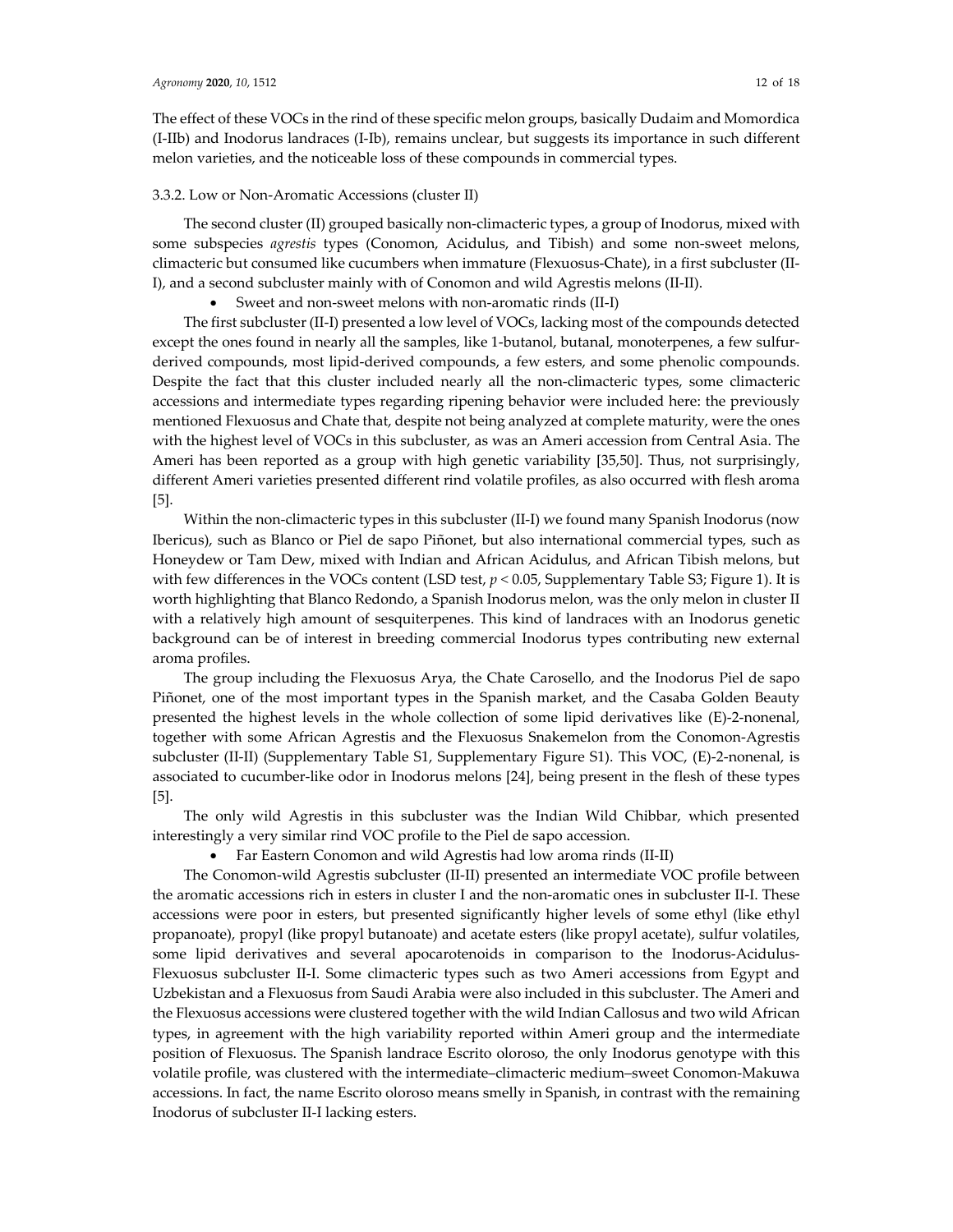Although a group including Conomon, Chinensis and Makuwa types has been considered in the current work, the non‐climacteric Conomon and the intermediate–climacteric Makuwa can be differentiated mainly based on their ripening and sweetness [1], and classification of other metabolomics also divides these two groups [6]. In this sense, Esteras et al. [5] also reported two groups based on flesh volatiles, the Conomon‐Chinensis accessions (Songwhan Charmi, Paul, Shiro Uri Okayama, Nanbukin) within the non‐aromatic cluster and the Makuwa accessions (Ginsen Makuwa and Baishami) mixed with Dudaim in the aromatic cluster (flesh II‐Ib and flesh\_I‐Ib, respectively; Figure 1). Our results imply that these Far East landraces are very similar regarding rind aroma, although the flesh profile can be very different and seems to be influenced by the different climacteric behavior (Makuwa vs. Conomon‐Chinensis).

In a recent flesh volatiles analysis with the Makuwa IL collection, Perpiñá et al. [28] found several VOCs patterns in the ILs, mostly reducing the amount of esters and apocarotenoids with respect to the aromatic Vedrantais recurrent parent despite bearing small introgressions from the Makuwa melon. In view of our results, the analysis of rind aroma should be considered when using Conomon-Makuwa accessions in breeding, since rind profile can change dramatically, and to focus only on flesh traits can lead to a loss of fruit quality during the process.

For some volatiles, accessions in this subcluster II-II presented similar or even higher amounts than aromatic types. For instance, the African wild type PI 185111 shared with the landrace Casca de Carvalho (I‐Ia) the highest level of the collection for several monoterpenoids such as a‐terpineol (LSD test,  $p$  < 0.05, Supplementary Table S3), a volatile providing a floral odor. As previously mentioned, many monoterpenes and sesquiterpenes are thought to have defense roles. The presence in this wild accession of high levels of monoterpenoids in contrast to the remaining accessions may be an interesting starting point for future studies about possible resistant/repellent responses against pests. This accession has been reported as resistant to soil pathogens [55,56], although to date no studies have focused on its behavior in relation to insects. Surprisingly, this wild PI 185111, with no good scent, also presented one of the highest levels for some acetates (6‐nonenyl acetate) and ethyl esters (ethyl propanoate) in the collection (LSD test, *p <* 0.05, Supplementary Table S3), showing that non‐ cultivated types present more variability than expected and can have also high levels of some esters.

With respect to wild Agrestis, it is important to note the distinction between African and some Indian melons based on just a few VOCs such as sulfur compounds like methylthioacetate, high in the African Agrestis PI 185111 and Tendelti, or phenolics like ethyl phenylacetate, abundant in Indian Callosus. Studies using molecular markers [34,52] had previously reported this genetic differentiation between both Agrestis groups. However, the Indian Wild Chibbar presented a richer volatile profile (II‐I) than Callosus and the African Agrestis, suggesting a greater diversity in Indian types.

#### *3.4. Perspectives in Elucidation of Genomic Regions Involved*

The study of the rind aroma profile of such a diverse collection encourages the use of specific accessions as interesting genetic resources in breeding. For instance, the use of the exotic Dudaim Queen Ann´s Pocket Melon as donor parental in the development of ILs with the recurrent Piel de sapo resulted in a Piel de sapo line with a stronger external aroma [57]. New VOC profiles can be obtained employing segregating populations that not only can lead to interesting breeding lines, but also to the detection of genomic regions associated to specific volatiles. Regarding flesh aroma, the ILs derived from Ginsen Makuwa x Vedrantais have shown several volatile profiles, including lines with high levels of aldehydes or eugenol, although with a common reduction in alkyl esters and apocarotenoids due to Makuwa introgressions [28]. These authors have also suggested several genomic regions and candidate genes controlling the VOC profiles detected. Previously, effects of donor alleles on the qualitative trait of external aroma in this IL collection were also reported [58] as well as in other populations using Vedrantais and Piel de sapo melons [59]. However, few quantitative studies about rind volatiles have been performed with the aim to elucidate the genomic regions involved. Thus, due to the ample variability reported herein, a Genome Wide Association study (GWAS) including this core collection would be of interest in the future in order to find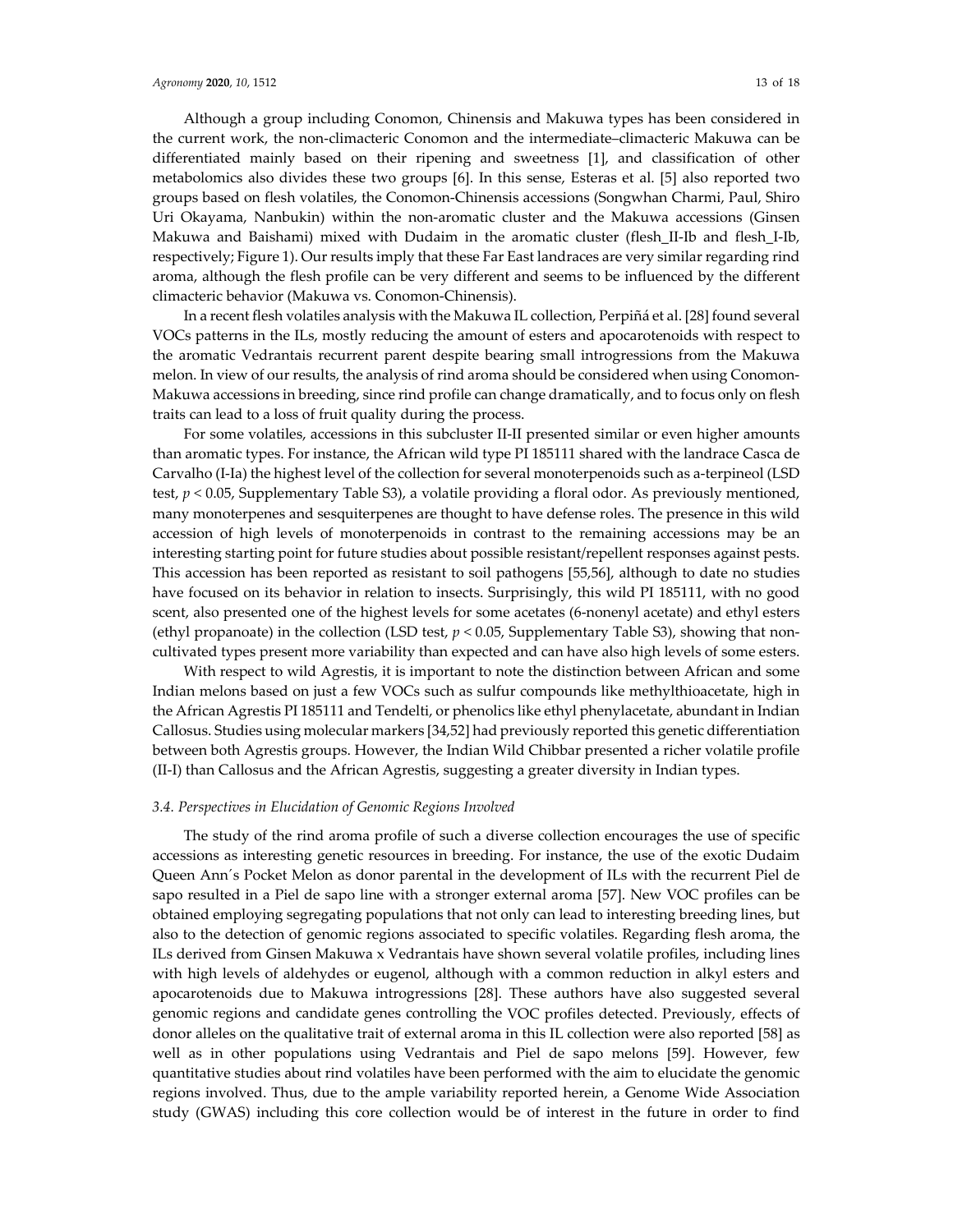Quantitative Trait Loci (QTLs) and candidate genes controlling the amount of rind VOCs in the different melon types.

## **4. Conclusions**

In this work we present the most exhaustive analysis of rind volatile profile in melons up to date. Our results regarding rind aroma corroborate the huge qualitative and quantitative diversity present in the species *C. melo*, with some exclusive rind volatiles not present in the flesh. Statistical analyses highlight some varietal groups and non‐commercial genotypes as types of interest because of their different profiles or attractive external odors. In this sense, Spanish Inodorus presented high variation, combining aromatic and non‐aromatic rind and flesh aroma profiles, which may be of interest in breeding more aromatic types in long‐shelf life genetic backgrounds. Climacteric types also presented several VOC profiles with the sesquiterpene content as the key differentiation factor that could also be of interest in breeding for new external aroma types or even for crop protection. For instance, Cantalupensis accessions, divided in previous studies into Cantalupensis and Reticulatus or according to flesh color, constituted in this work four main groups, rich or not in sesquiterpenes and with higher or intermediate content of esters. Exotic melons like some Conomon, with high content of some phenolics associated to the characteristic odor of Dudaim, or wild Agrestis, richest in some esters, showed an unexpected variability which has been underexploited to date.

Additionally, the VOCs detected have been useful as biomarkers to classify and characterize this germplasm collection, in a similar manner as previously reported with volatile compounds in the flesh. The main clusters described in this work are mainly in agreement with previous phylogenetic studies, suggesting that rind volatiles are good markers to calculate genetic distances between accessions. However, differences in some groups have been detected. In Conomon, for example, nonaromatic rind is reported although great variation exists based on flesh profile with aromatic and non‐aromatic types.

Moreover, the species variability represented in aroma-profile clusters should also be a factor to bear in mind during breeding programs, as accessions with similar or distinct profiles can be selected as parentals affecting fruit quality and perception. However, further studies need to be carried out to determine the threshold perception of many of the VOCs detected, especially in sesquiterpenes, and thus, the association of specific compounds with the attractive rind scent, or in other cases with possible pest repellent odor.

**Supplementary Materials:** The following are available online at www.mdpi.com/xxx/s Table S1: Rind volatile compounds detected in the fruits analyzed. A. Annotation of VOCs detected. B. Fruits analyzed for rind volatile profile and VOCs detected. C. Statistics for VOCs and accessions. Table S2: Comparison analysis between rind and flesh VOCs in the germplasm collection assayed. A. VOCs detected in the melon germplasm collection rind in this study and previously reported in flesh. B. Total content of VOCs per accession, for rind and flesh, and the correlation coefficient between total amount of VOCs in both tissues. C. Mean total values per VOCs, for rind and flesh tissues, and the correlation coefficient for each VOCs and for the set of VOCs present in both tissues in the total germplasm collection. Table S3: Least Significant Difference (LSD) test for each VOC detected in the germplasm collection with a probability level of *p <* 0.05. Figure S1: Detail of the clusters observed with the Hierarchical Cluster Analysis and heatmap calculated. Color associated to chemical group: purple (phenolics), pink (sulfur compounds), maroon (BCAA), red (lipid derivatives), light blue (acetate esters), dark blue (other esters), green (monoterpenoids), dark green (sesquiterpenes), orange (apocarotenoids), grey (others), and black (unknown). Figure S2: Bar graphs showing the mean content per accession assayed, in both rind and flesh, for the melon volatiles reported as with high impact in melon aroma by Gonda et al. [24]. A. Impact acetate esters VOCs flesh vs. rind. B. Impact ethyl and methyl esters VOCs flesh vs. rind. C. Impact lipid derivatives VOCs flesh vs. rind. D. Impact phenolic VOC flesh vs. rind. VOCs codes specified in Table S1. Figure S3: Hierarchical Cluster Analysis showing images of the fruits for some representative accessions in the main subclusters. a) Vedrantais b) Yokneam c) Tendral 10/3/2020Negro d) PI124112 e) Queenʹs pocket melon f) Tam Dew g) Amarillo oro h) TGR1551 i) Tibish Khurtagat j) Snakemelon k) Piel de sapo Piñonet l) Nanbukin m) PI 185111.

**Author Contributions:** Conceptualization, M.B.P. C.E; plant material and sampling, M.B.P and C.E.; measuring instruments, A.G.; methodology, software and analysis, C.E, J.L.R and G.S.; writing—first draft preparation,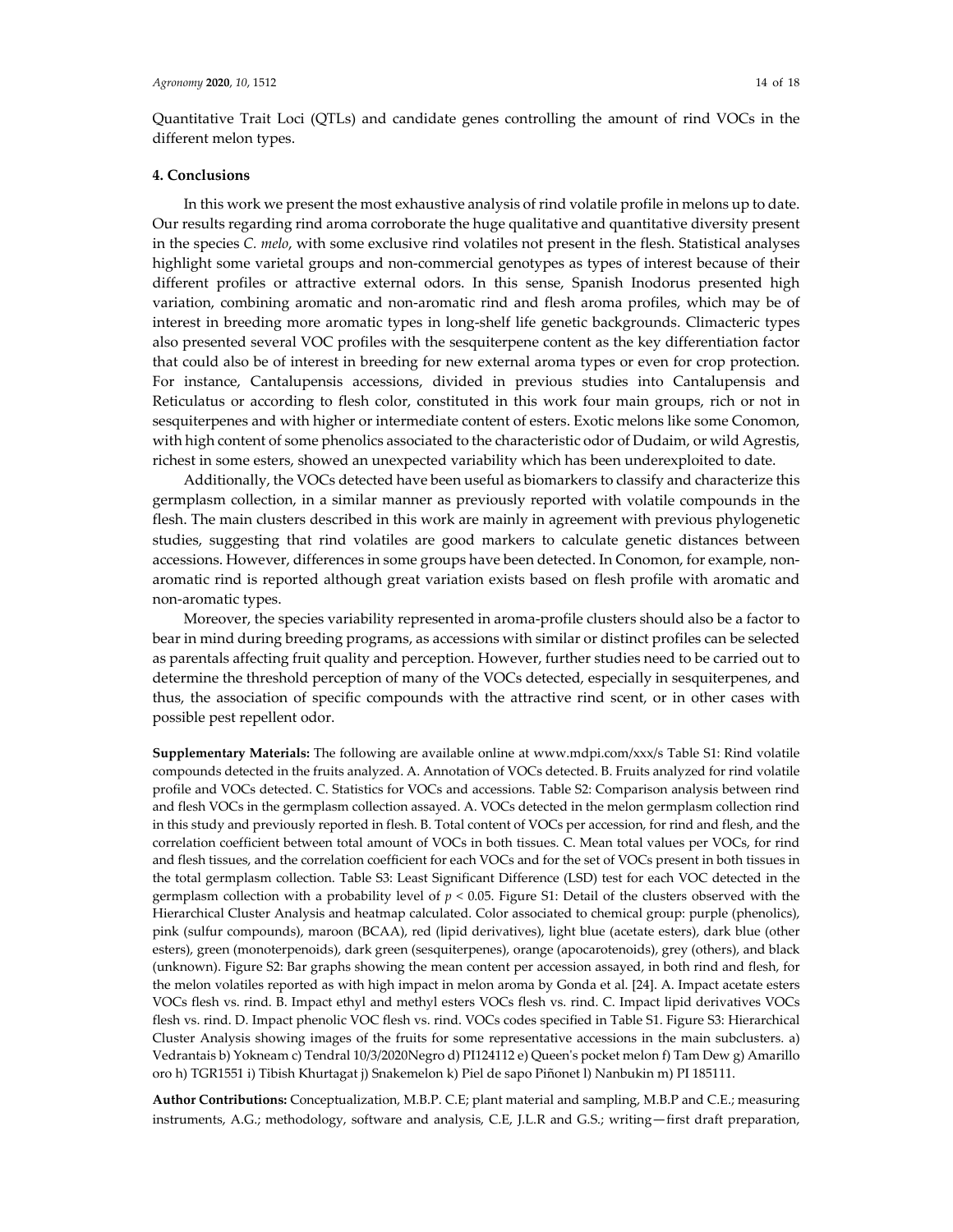C.E. and M.B.P; review and editing, all authors; supervision, M.B.P. and A.G.; Funding Acquisition, M.B.P. All authors have read and agreed to the published version of the manuscript.

**Funding:** This work was supported by ERA‐PG project (MELRIP: GEN2006‐27773‐C2‐2‐E), Plant KBBE project (SAFQIM: PIM2010PKB‐00691), Ministerio de Economía y Competitividad AGL2014‐53398‐C2‐2‐R (jointly funded by FEDER), Ministerio de Ciencia, Innovación y Universidades, cofunded with FEDER funds (Project No. AGL2017‐85563‐C2‐1‐R), by PROMETEO project 2017/078 (to promote excellence groups) by the Conselleria d'Educació, Investigació, Cultura i Esports (Generalitat Valenciana). ) and partly by GV/2020/025 by the Conselleria de Innovación, Universidades, Ciencia y Sociedad digital. J.L. Rambla is supported by the Spanish Ministry of Economy and Competitiveness through a "Juan de la Cierva‐Formación" grant (FJCI‐2016‐28601).

**Acknowledgments:** We would like to thank the Metabolomics lab at the IBMCP for technical support.

**Conflicts of Interest:** The authors declare no conflict of interest.

# **References**

- 1. Pitrat, M. Melon Genetic Resources: Phenotypic Diversity and Horticultural Taxonomy. In *Genetics and Genomics of Setaria*; Springer Science and Business Media LLC, 2016; Vol. 20, pp. 25–60.
- 2. Stepansky, A.; Kovalski, I.; Perl‐Treves, R. Intraspecific classification of melons (Cucumis melo L.) in view of their phenotypic and molecular variation. *Plant Syst. Evol.* **1999**, *217*, 313–332, doi: 10.1007/BF00984373
- 3. Burger, Y.; Sa'Ar, U.; Paris, H.; Lewinsohn, E.; Katzir, N.; Tadmor, Y.; Schaffer, A. Genetic variability for valuable fruit quality traits in Cucumis melo. *Isr. J. Plant Sci.* **2006**, *54*, 233–242; doi: 10.1560/IJPS\_54\_3\_233
- 4. Gur, A.; Gonda, I.; Portnoy, V.; Tzuri, G.; Chayut, N.; Cohen, S.; Yeselson, Y.; Meir, A.; Bar, E.; Davidovitz‐ Rikanati, R.; et al. Genomic Aspects of Melon Fruit Quality. In *Genetics and Genomics of Setaria*; Springer Science and Business Media LLC, 2016; Vol. 20, pp. 377–408.
- 5. Esteras, C.; Rambla, J.L.; Sánchez, G.; López‐Gresa, M.P.; González‐Mas, M.C.; Fernández‐Trujillo, J.P.; Bellés, J.M.; Granell, A.; Picó, M.B. Fruit flesh volatile and carotenoid profile analysis within the Cucumis melo L. species reveals unexploited variability for future genetic breeding. *J. Sci. Food Agric.* **2018**, *98*, 3915– 3925; DOI 10.1002/jsfa.8909
- 6. Moing, A.; Allwood, J.W.; Aharoni, A.; Baker, J.; Beale, M.H.; Ben-Dor, S.; Biais, B.; Brigante, F.; Burger, Y.; Deborde, C.; et al. Comparative Metabolomics and Molecular Phylogenetics of Melon (Cucumis melo, Cucurbitaceae) Biodiversity. *Metabolimics* **2020**, *10*, 121; doi:10.3390/metabo10030121
- 7. Nee, M.; Kirkbride, J.H. Biosystematic Monograph of the Genus Cucumis (Cucurbitaceae)‐Botanical Identification of Cucumbers and Melons. *Bull. Torrey Bot. Club* **1994**, *121*, 300.
- 8. Pitrat, M. Melon Cucumis melo L. In *Handbook of Crop Breeding, vol I: Vegetables*, 1st ed.; Prohens, J., Nuez, F., Eds.; Springer: Berlin/Heidelberg, Germany,New York, USA, 2008; vol. 1, pp. 283‐315
- 9. Bernillon, S.; Biais, B.; Deborde, C.; Maucourt, M.; Cabasson, C.; Gibon, Y.; Hansen, T.H.; Husted, S.; De Vos, R.C.H.; Mumm, R.; et al. Metabolomic and elemental profiling of melon fruit quality as affected by genotype and environment. *Metabolomics* **2012**, *9*, 57–77; DOI 10.1007/s11306‐012‐0429‐1
- 10. Granell, A.; Rambla, J.L. Biosynthesis of volatile compounds (Chapter 6) In *The Molecular Biol. and Biochem. of Fruit Ripening*, 1st ed.; Seymour, G.B., Tucker, G.A., Poole, M., Giovannoni, J.J. Eds.: John Wiley & Sons, Inc.: Oxford, UK, 2013; pp. 135‐161.
- 11. Aubert, C.; Bourger, N. Investigation of Volatiles in Charentais Cantaloupe Melons (Cucumis meloVar.cantalupensis). Characterization of Aroma Constituents in Some Cultivars. *J. Agric. Food Chem.* **2004**, *52*, 4522–4528; doi:10.1021/jf049777s
- 12. Aubert, C.; Pitrat, M. Volatile Compounds in the Skin and Pulp of Queen Anne's Pocket Melon. *J. Agric. Food Chem.* **2006**, *54*, 8177–8182; doi:10.1021/jf061415s
- 13. Obando-Ulloa, J.M.; Moreno, E.; Garcia-Mas, J.; Nicolai, B.; Lammertyn, J.; Monforte, A.J.; Fernández-Trujillo, J.P. Climacteric or non‐climacteric behavior in melon fruit. *Postharvest Biol. Technol.* **2008**, *49*, 27– 37; doi:10.1016/j.postharvbio.2007.11.004
- 14. Obando‐Ulloa, J.M.; Ruiz, J.; Monforte, A.J.; Fernández‐Trujillo, J.P.; Ruiz‐Carrascal, J. Aroma profile of a collection of near‐isogenic lines of melon (Cucumis melo L.). *Food Chem.* **2010**, *118*, 815–822; doi:10.1016/j.foodchem.2009.05.068
- 15. Verzera, A.; Dima, G.; Tripodi, G.; Ziino, M.; Lanza, C.M.; Mazzaglia, A. Fast Quantitative Determination of Aroma Volatile Constituents in Melon Fruits by Headspace–Solid‐Phase Microextraction and Gas Chromatography–Mass Spectrometry. *Food Anal. Methods* **2010**, *4*, 141–149; DOI 10.1007/s12161‐010‐9159‐z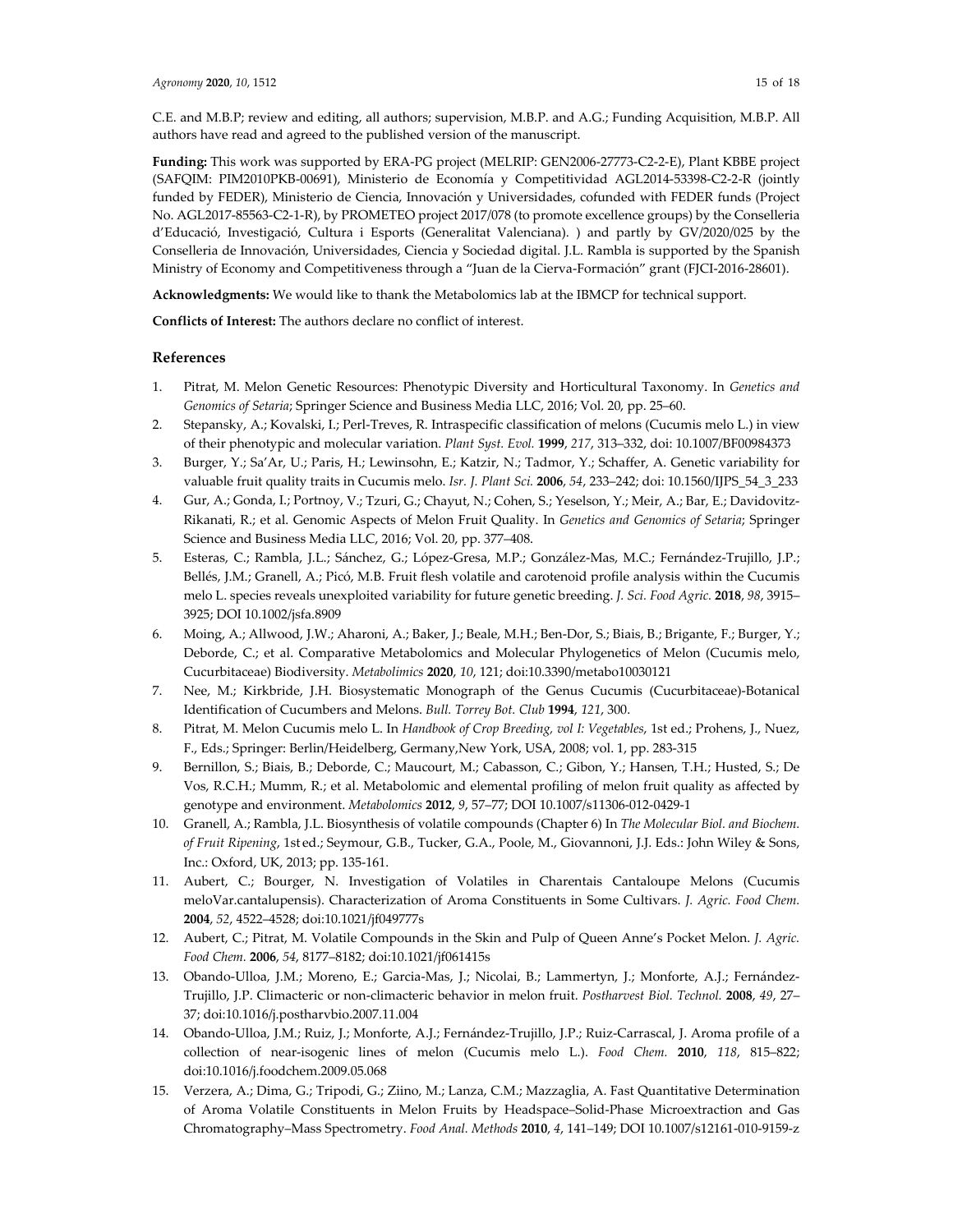- 16. Condurso, C.; Verzera, A.; Dima, G.; Tripodi, G.; Crinò, P.; Paratore, A.; Romano, D. Effects of different rootstocks on aroma volatile compounds and carotenoid content of melon fruits. *Sci. Hortic.* **2012**, *148*, 9– 16; doi:10.1016/j.scienta.2012.09.015
- 17. Escribano, S.; Lázaro, A. Sensorial characteristics of Spanish traditional melon genotypes: has the flavor of melon changed in the last century? *Eur. Food Res. Technol.* **2012**, *234*, 581–592; DOI 10.1007/s00217‐012‐1661‐ 7
- 18. Pang, X.; Chen, D.; Hu, X.; Zhang, Y.; Wu, J. Verification of Aroma Profiles of Jiashi Muskmelon Juice Characterized by Odor Activity Value and Gas Chromatography–Olfactometry/Detection Frequency Analysis: Aroma Reconstitution Experiments and Omission Tests. *J. Agric. Food Chem.* **2012**, *60*, 10426– 10432; doi:10.1021/jf302373g
- 19. Vallone, S.; Sivertsen, H.; Anthon, G.E.; Barrett, D.M.; Mitcham, E.J.; Ebeler, S.E.; Negre‐Zakharov, F. An integrated approach for flavour quality evaluation in muskmelon (Cucumis melo L. reticulatus group) during ripening. *Food Chem.* **2013**, *139*, 171–183; doi:10.1016/j.foodchem.2012.12.042
- 20. Bai, X.‐H.; Teng, L.‐H.; Lü, D.‐Q.; Qi, H.‐Y. Co‐Treatment of EFF and 1‐MCP for Enhancing the Shelf‐Life and Aroma Volatile Compounds of Oriental Sweet Melons (Cucumis melo var. makuwa Makino). *J. Integr. Agric.* **2014**, *13*, 217–227; doi: 10.1016/S2095‐3119(13)60372‐X.
- 21. Chen, H.; Cao, S.; Jin, Y.; Tang, Y.; Qi, H. The Relationship between CmADHs and the Diversity of Volatile Organic Compounds of Three Aroma Types of Melon (Cucumis melo). *Front. Physiol.* **2016**, *7*, 254; doi: 10.3389/fphys.2016.00254
- 22. Gonda, I.; Lev, S.; Bar, E.; Sikron, N.; Portnoy, V.; Davidovich‐Rikanati, R.; Burger, J.; Schaffer, A.A.; Tadmor, Y.; Giovannonni, J.J.; et al. Catabolism ofl‐methionine in the formation of sulfur and other volatiles in melon (Cucumis meloL.) fruit. *Plant, J.* **2013**, *74*, 458–472; doi: 10.1111/tpj.12149
- 23. Freilich, S.; Lev, S.; Gonda, I.; Reuveni, E.; Portnoy, V.; Oren, E.; Lohse, M.; Galpaz, N.; Bar, E.; Tzuri, G.; et al. Systems approach for exploring the intricate associations between sweetness, color and aroma in melon fruits. *BMC Plant Biol.* **2015**, *15*, 71; doi: 10.1186/s12870‐015‐0449‐x
- 24. Gonda, I.; Burger, Y.; Schaffer, A.A.; Ibdah, M.; Tadmor, Y.; Katzir, N.; Fait, A.; Lewinsohn, E. Biosynthesis and perception of melon aroma. In *Biotechnology in Flavor Production*; Wiley, 2016; pp. 281–305.
- 25. Gonda, I.; Davidovich‐Rikanati, R.; Bar, E.; Lev, S.; Jhirad, P.; Meshulam, Y.; Wissotsky, G.; Portnoy, V.; Burger, J.; Schaffer, A.A.; et al. Differential metabolism of L–phenylalanine in the formation of aromatic volatiles in melon (Cucumis melo L.) fruit. *Phytochem.* **2018**, *148*, 122–131; doi:10.1016/j.phytochem.2017.12.018
- 26. Galpaz, N.; Gonda, I.; Shem‐Tov, D.; Barad, O.; Tzuri, G.; Lev, S.; Fei, Z.; Xu, Y.; Mao, L.; Jiao, C.; et al. Deciphering genetic factors that determine melon fruit-quality traits using RNA -Seq-based high-resolution QTL and eQTL mapping. *Plant, J.* **2018**, *94*, 169–191; doi: 10.1111/tpj.13838
- 27. Feder, A.; Jiao, C.; Galpaz, N.; Vrebalov, J.T.; Xu, Y.; Portnoy, V.; Tzuri, G.; Gonda, I.; Burger, Y.; Gur, A.; et al. Melon ethylene‐mediated transcriptome and methylome dynamics provide insights to volatile production 2020; doi: 10.1101/2020.01.28.923284.
- 28. Perpiñá, G.; Roselló, S.; Esteras, C.; Beltrán, J.; Monforte, A.J.; Cebolla‐Cornejo, J.; Picó, B. Analysis of aroma‐related volatile compounds affected by 'Ginsen Makuwa' genomic regions introgressed in 'Vedrantais' melon background. *Sci. Hortic.*, in press.
- 29. El‐Sharkawy, I.; Manriquez, D.; Flores, F.B.; Regad, F.; Bouzayen, M.; Latché, A.; Pech, J.‐C. Functional Characterization of a Melon Alcohol Acyl‐transferase Gene Family Involved in the Biosynthesis of Ester Volatiles. Identification of the Crucial Role of a Threonine Residue for Enzyme Activity. *Plant Mol. Biol.* **2005**, *59*, 345–362; doi: 10.1007/s11103‐005‐8884‐y
- 30. Perry, P.L.; Wang, Y.; Lin, J. Analysis of honeydew melon (Cucumis melovar.inodorus) flavour and GC‐ MS/MS identification of (E,Z)‐2,6‐nonadienyl acetate. *Flavour Fragr. J.* **2009**, *24*, 341–347; doi: 10.1002/ffj.1947
- 31. Rodríguez‐Pérez, C.; Quirantes‐Piné, R.; Fernandez‐Gutierrez, A.; Segura‐Carretero, A. Comparative characterization of phenolic and other polar compounds in Spanish melon cultivars by using highperformance liquid chromatography coupled to electrospray ionization quadrupole‐time of flight mass spectrometry. *Food Res. Int.* **2013**, *54*, 1519–1527; doi: 10.1016/j.foodres.2013.09.011
- 32. Allwood, J.W.; Cheung, W.; Xu, Y.; Mumm, R.; De Vos, R.C.; Deborde, C.; Biais, B.; Maucourt, M.; Berger, Y.; Schaffer, A.A.; et al. Metabolomics in melon: a new opportunity for aroma analysis. *Phytochem.* **2014**, *99*, 61–72; doi: 10.1016/j.phytochem.2013.12.010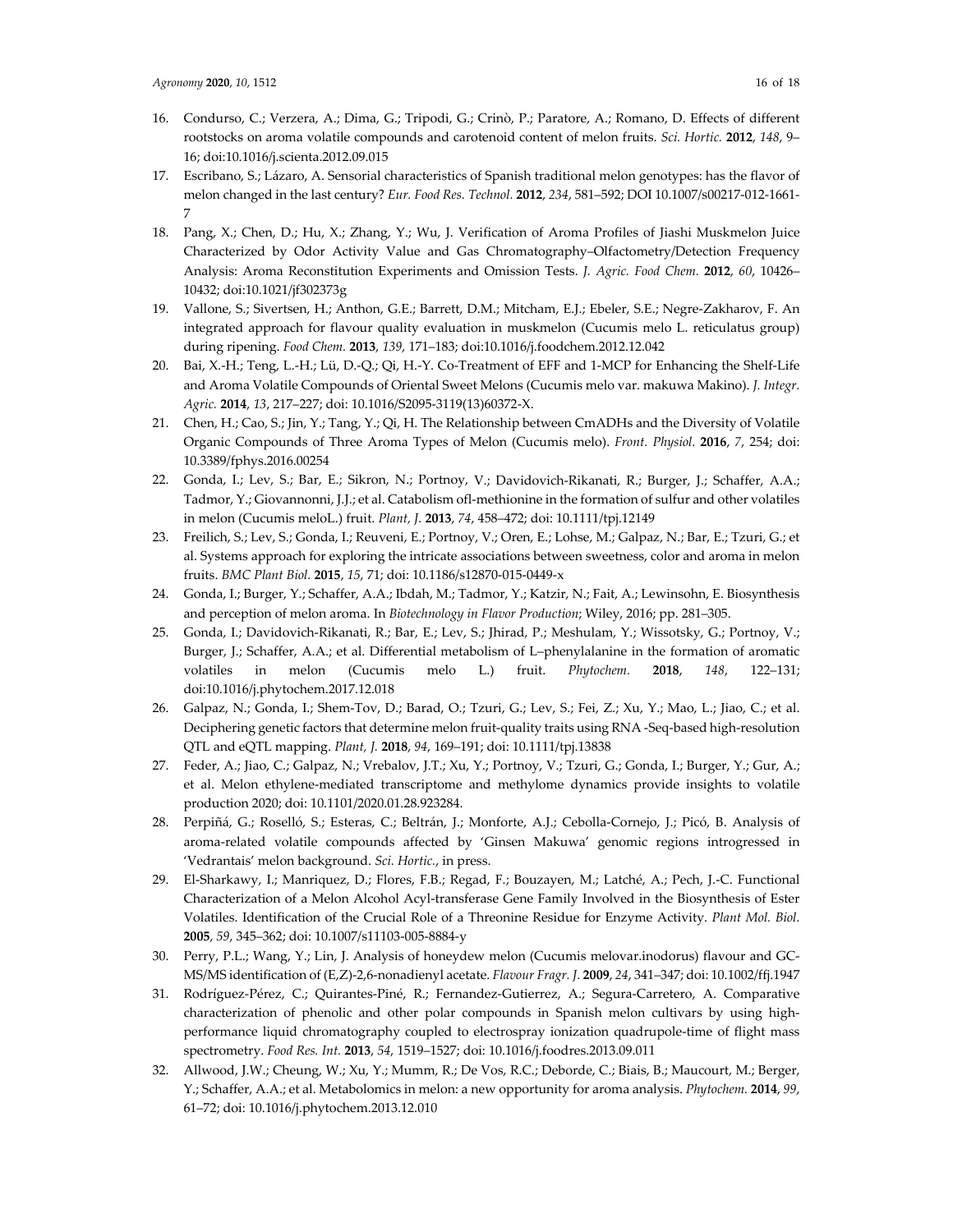- 33. Portnoy, V.; Benyamini, Y.; Bar, E.; Harel‐Beja, R.; Gepstein, S.; Giovannoni, J.J.; Schaffer, A.A.; Burger, J.; Tadmor, Y.; Lewinsohn, E.; et al. The molecular and biochemical basis for varietal variation in sesquiterpene content in melon (Cucumis melo L.) rinds. *Plant Mol. Biol.* **2008**, *66*, 647–661; doi: 10.1007/s11103‐008‐9296‐6
- 34. Esteras, C.; Formisano, G.; Roig, C.; Díaz, A.; Blanca, J.; Garcia‐Mas, J.; Gómez‐Guillamón, M.; López‐Sesé, A.I.; Lázaro, A.; Monforte, A.J.; et al. SNP genotyping in melons: genetic variation, population structure, and linkage disequilibrium. *Theor. Appl. Genet.* **2013**, *126*, 1285–1303; doi: 10.1007/s00122‐013‐2053‐5
- 35. Leida, C.; Moser, C.; Esteras, C.; Sulpice, R.; E.; Lunn, J.; De Langen, F.; Monforte, A.J.; Picó, M.B. Variability of candidate genes, genetic structure and association with sugar accumulation and climacteric behavior in a broad germplasm collection of melon (Cucumis melo L.). *BMC Genet.* **2015**, *16*, 28; doi: 10.1186/s12863‐ 015‐0183‐2
- 36. Sabato, D.; Esteras, C.; Grillo, O.; Picó, M.B.; Bacchetta, G. Seeds morpho‐colourimetric analysis as complementary method to molecular characterization of melon diversity. *Sci. Hortic.* **2015**, *192*, 441–452; doi: 10.1016/j.scienta.2015.06.006
- 37. Sánchez, G.; Martínez, J.; Romeu, J.; García, J.; Monforte, A.J.; Badenes, M.L.; Granell, A. The peach volatilome modularity is reflected at the genetic and environmental response levels in a QTL mapping population. *BMC Plant Biol.* **2014**, *14*, 1377; doi: 10.1186/1471‐2229‐14‐137
- 38. Sánchez, G.; Besada, C.; Badenes, M.L.; Monforte, A.J.; Granell, A. A Non‐Targeted Approach Unravels the Volatile Network in Peach Fruit. *PLoS ONE* **2012**, *7*, e38992; doi: 10.1371/journal.pone.0038992
- 39. Zorrilla‐Fontanesi, Y.; Rambla, J.L.; Cabeza, A.; Medina, J.J.; Sánchez‐Sevilla, J.F.; Valpuesta, V.; Botella, J.R.; Granell, A.; Amaya, I. Genetic Analysis of Strawberry Fruit Aroma and Identification of O-Methyltransferase FaOMT as the Locus Controlling Natural Variation in Mesifurane Content. *Plant Physiol.* **2012**, *159*, 851–870; doi: 10.1104/pp.111.188318
- 40. Rambla, J.L.; Medina, A.; Fernández‐Del‐Carmen, A.; Barrantes, W.; Grandillo, S.; Cammareri, M.; López‐ Casado, G.; Rodrigo, G.; Alonso, A.; García‐Martínez, S.; et al. Identification, introgression, and validation of fruit volatile QTLs from a red‐fruited wild tomato species. *J. Exp. Bot.* **2016**, *68*, 429–442; doi: 10.1093/jxb/erw455
- **41.** Verzera, A.; Dima, G.; Tripodi, G.; Condurso, C.; Crinò, P.; Romano, D.; Mazzaglia, A.; Lanza, C.; Restuccia, C.; Paratore, A. Aroma and sensory quality of honeydew melon fruits (Cucumis melo L. subsp. melo var. inodorus H. Jacq.) in relation to different rootstocks. *Sci. Hortic.* **2014**, *169*, 118–124; doi: 10.1016/j.scienta.2014.02.008
- 42. Dogimont, C. Gene List for Melon. *Cucurbit Genetics Cooperative Report* **2010‐2011**, *33‐34*, 104‐133.
- 43. López, C.; Ferriol, M.; Picó, M.B. Mechanical transmission of Tomato leaf curl New Delhi virus to cucurbit germplasm: selection of tolerance sources in Cucumis melo. *Euphytica* **2015**, *204*, 679–691; doi: 10.1007/s10681‐015‐1371‐x
- 44. Sharon‐Asa, L.; Shalit, M.; Frydman, A.; Bar, E.; Holland, D.; Or, E.; Lavi, U.; Lewinsohn, E.; Eyal, Y. Citrus fruit flavor and aroma biosynthesis: isolation, functional characterization, and developmental regulation of Cstps1, a key gene in the production of the sesquiterpene aroma compound valencene. *Plant, J.* **2003**, *36*, 664–674; doi: 10.1046/j.1365‐313x.2003.01910.x
- 45. Pechous, S.W.; Whitaker, B.D. Cloning and functional expression of an (E, E)‐a‐farnesene synthase cDNA from peel tissue of apple fruit. *Planta* **2004**, *219*, 84–94; doi: 10.1007/s00425‐003‐1191‐4
- 46. Maruyama, T.; Ito, M.; Honda, G. Molecular Cloning, Functional Expression and Characterization of (E)‐ .BETA.‐Farnesene Synthase from Citrus junos. *Biol. Pharm. Bull.* **2001**, *24*, 1171–1175; doi: 10.1248/bpb.24.1171
- 47. Lourenço, A.M.; Haddi, K.; Ribeiro, B.M.; Corrêia, R.F.T.; Tomé, H.V.V.; Santos‐Amaya, O.; Pereira, E.J.G.; Guedes, R.N.C.; Santos, G.R.; Oliveira, E.E.; et al. Essential oil of Siparuna guianensis as an alternative tool for improved lepidopteran control and resistance management practices. *Sci. Rep.* **2018**, *8*, 7215; doi:10.1038/s41598‐018‐25721‐0
- 48. Trapp, S.C.; Croteau, R.B. Genomic organization of plant terpene synthases and molecular evolutionary implications. *Genet.* **2001**, *158*, 811–832.
- 49. Monforte, A.J.; Garcia‐Mas, J.; Arús, P. Genetic variability in melon based on microsatellite variation. *Plant Breed*. **2003**, *122*, 153‐157; doi: 10.1046/j.1439‐0523.2003.00848.x